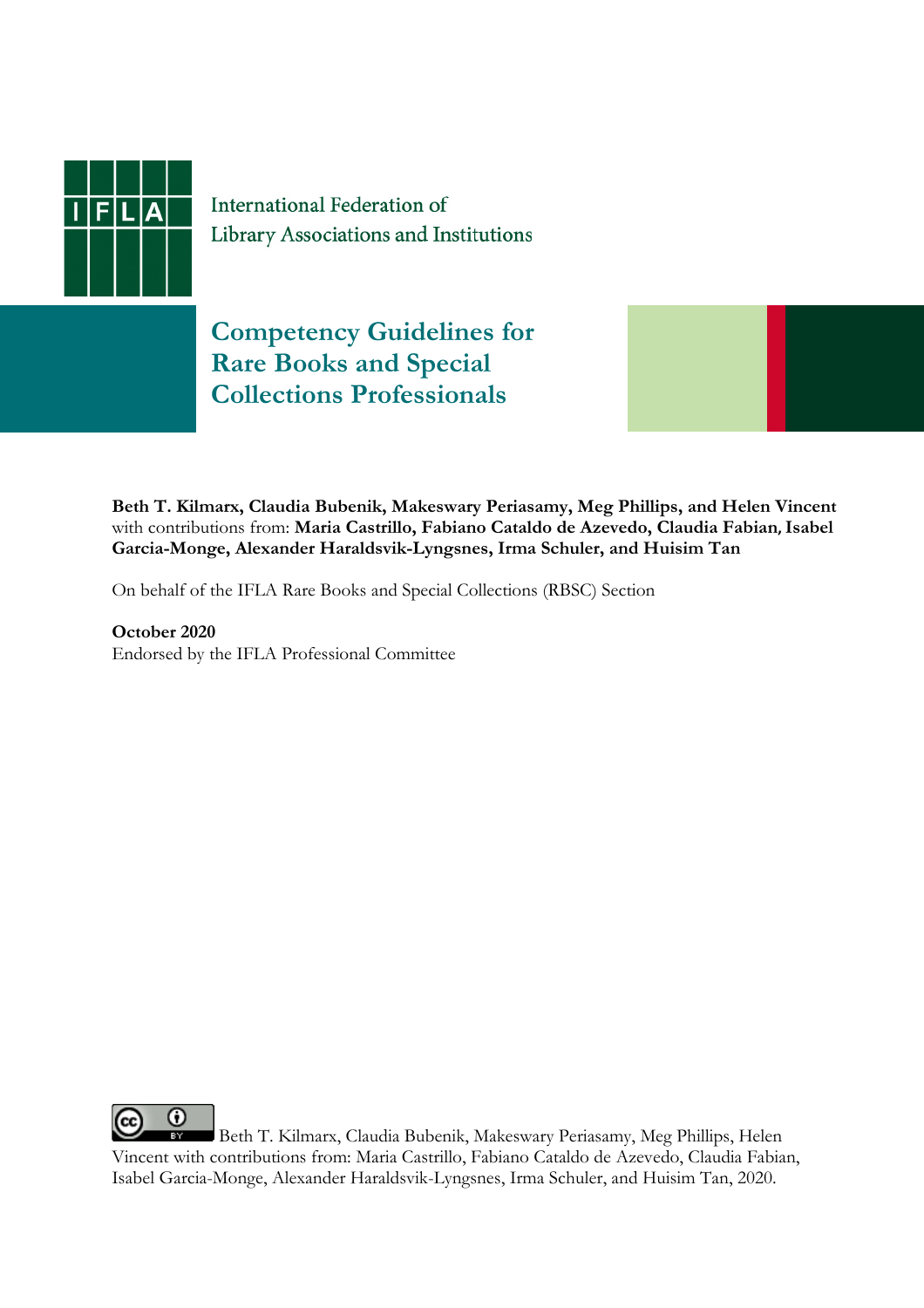© 2020 by Beth T. Kilmarx, Claudia Bubenik, Makeswary Periasamy, Meg Phillips, Helen Vincent with contributions from Maria Castrillo, Fabiano Cataldo de Azevedo, Claudia Fabian, Isabel Garcia-Monge, Alexander Haraldsvik-Lyngsnes, Irma Schuler, and Huisim Tan, 2020. This work is licensed under the Creative Commons Attribution 4.0 International (CC BY 4.0) license. To view a copy of this license, visit: [http://creativecommons.org/licenses/by/4.0](http://creativecommons.org/licenses/by/4.0/)

IFLA P.O. Box 95312 2509 CH Den Haag Netherlands

www.ifla.org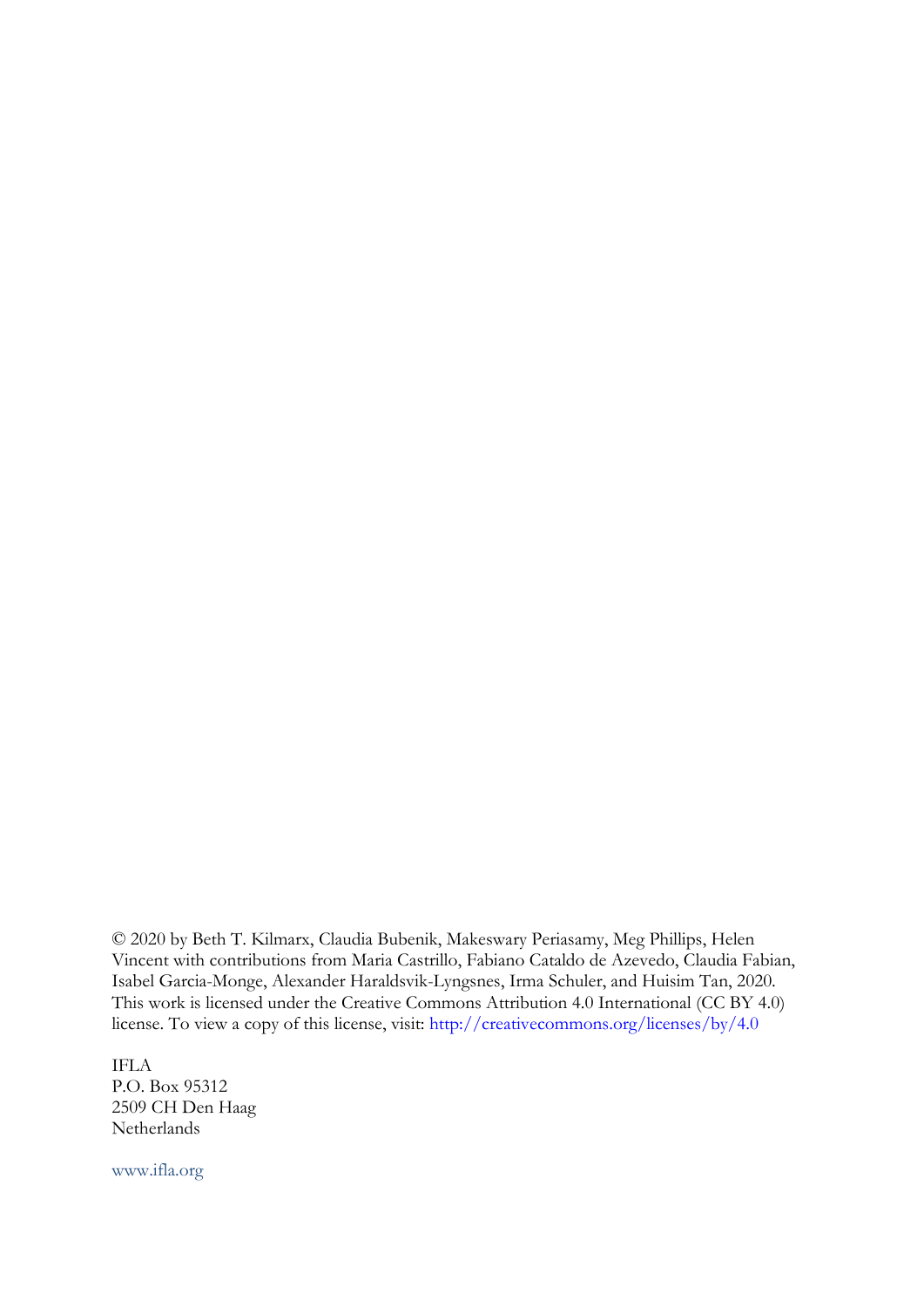# Table of Contents

| 1. Understanding Special Collections, their Context, and the Purpose of the Competencies 3 |
|--------------------------------------------------------------------------------------------|
| 2. The Stages in a Special Collections Lifecycle : From Acquisition to Discovery  8        |
|                                                                                            |
| Acquisitions: Arrival, Documentation, Assessments, and Entry into Library Information      |
|                                                                                            |
|                                                                                            |
| 3. The Stages in a Special Collections Lifecycle : From Access to Deaccessioning 13        |
|                                                                                            |
|                                                                                            |
|                                                                                            |
|                                                                                            |
|                                                                                            |
|                                                                                            |
|                                                                                            |
|                                                                                            |
| Informal Education and Training: Continuing Education and Professional Development 20      |
|                                                                                            |
|                                                                                            |
|                                                                                            |
|                                                                                            |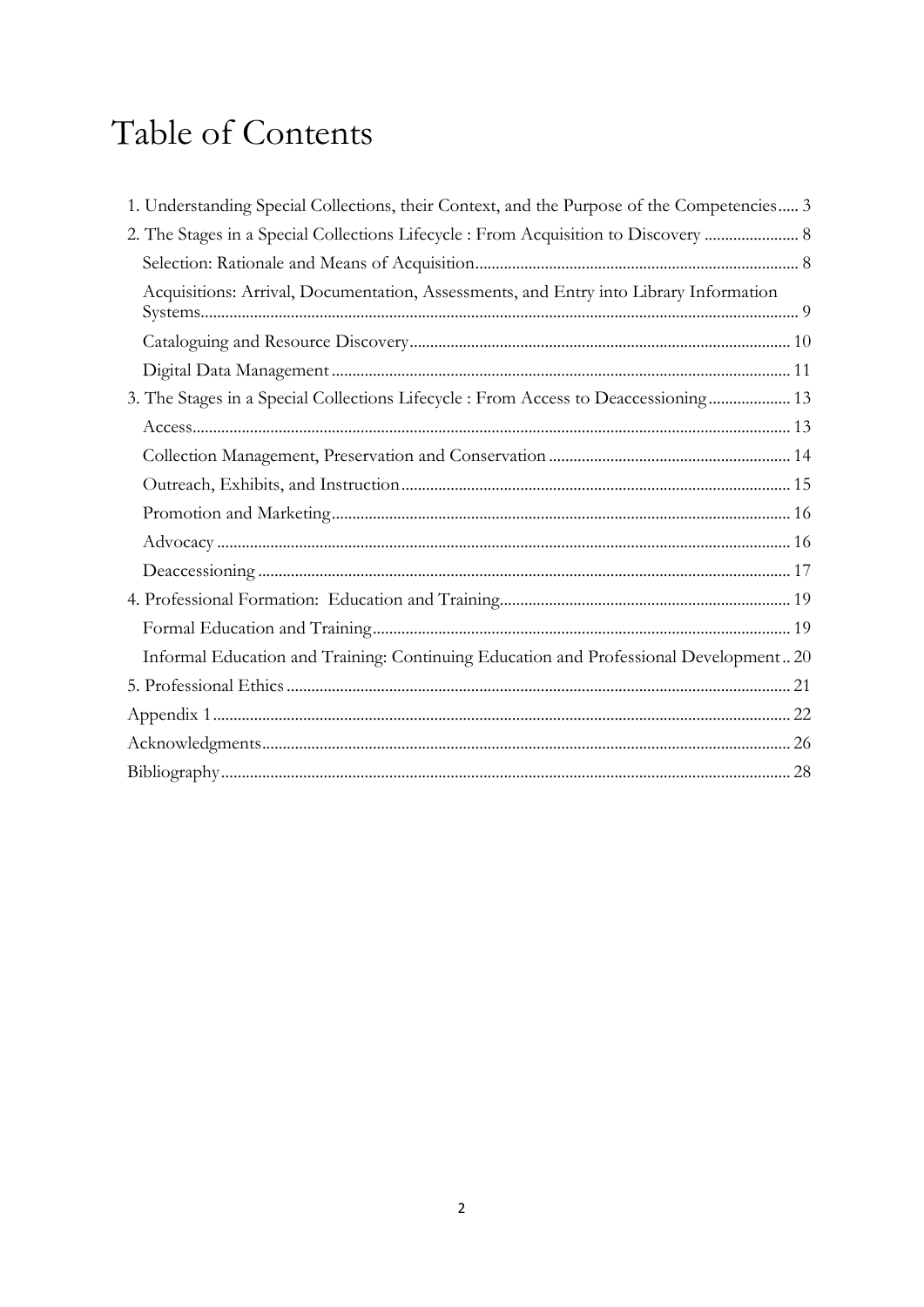# <span id="page-3-0"></span>**1. Understanding Special Collections, their Context, and the Purpose of the Competencies**

# Introduction

Libraries are the guardians of cultural memory and the preservers of cultural heritage. Libraries are also the catalysts for cultural change. Within larger libraries and as stand-alone repositories, special collections libraries are the specific sites where documentary and cultural heritage is preserved. Not only the information content of these handwritten works, printed texts, works on paper, audio-visual materials and artifacts deserves preservation, but also the objects themselves because of their historical and cultural significance. It is these collections that lie at the core of special collections librarianship. The collections mentioned in this document refer to the various cultural objects collected by libraries and institutions, regardless of format.

# Purpose

This document outlines the competencies that were developed as a guide for all library professionals who work with special collections materials, both analog and digital.

These guidelines provide direction and focus for special collections professionals to facilitate their own career development, as well as to manage their special collections in line with their institutional policies and user needs.

It is hoped that the guidelines can serve as a basis on which training programs can be developed to ensure special collections professionals develop core competencies relevant to their continuing professional development. The document also delineates the ethical framework within which special collections professionals are to perform their professional duties to uphold their positions as the trusted stewards of cultural heritage materials.

# Scope

It is understood that special collections professionals need to be familiar with their own institutional policies, practices and processes as well as have an overall understanding of various disciplines and subjects beyond general library knowledge, including emerging best practices worldwide and other related international guidelines.

As this is a document that recommends the skill sets and knowledge that a special collections professional need to acquire for their professional development and proper management of their special collections, it does not cover best practices or SOPs which are most likely institution specific.

It is, nevertheless, recommended that this document be read together with other relevant IFLA guidelines and policies that are listed in the bibliography.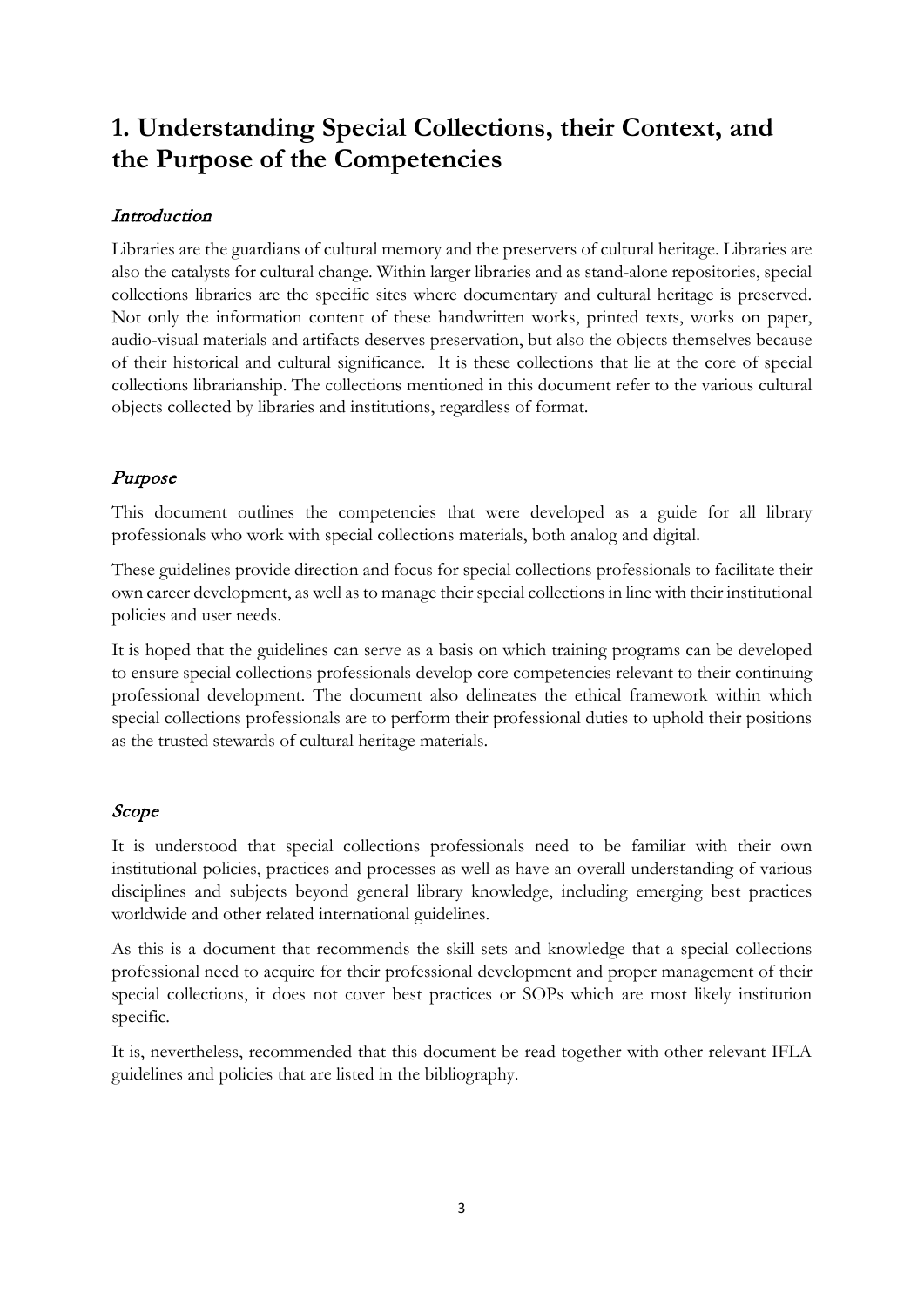### Target Audience

These guidelines have been written for special collections professionals—be they rare book librarians, archivists, conservators or staff members— who are the stewards given the responsibility for the care and safe-keeping of these objects. The guidelines should also be useful for the managers of special collections professionals, and students aspiring to work in special collections. Special collections professionals accept these cultural materials as worth preserving, whether in analog or digital format, and this acceptance often will transcend the professional obligations to meet the immediate needs of current users. Therefore, special collections professionals must understand, respect and balance the needs of the objects in their collections while recognizing and respecting the needs of the users.

The IFLA Rare Books and Special Collections (RBSC) Standing Committee does not assume a single person will be expert in all of these competencies. Nor does the committee assume the full list of lifecycle stages and tasks will be relevant for every institution.

# Background

*What are Rare Books, Archival Collections, Manuscript Collections, Special Collections, and Special Collections Libraries?*

The term rare book is a complex one, and one that is not easily defined. The concept originated not with educational or cultural institutions but with western book collectors and the rise of the antiquarian book trade in the seventeenth century. Early Dutch book dealers and collectors were the first to coin the term *rari libri* as evidenced by a sales catalogue from Delft dating to [1](#page-4-0)609.<sup>1</sup> The phrase was then adopted by German book dealers and later by French and British tradesmen to also describe certain books in their sale catalogues. It was a deceptive but effective advertising practice used by the dealers to sell books. The dealers provided no rationalization nor criteria for this unique label, and often sold contemporary editions alongside earlier works and identified all as rare books. It was simply a fabrication on the part of the dealers to make some of their wares decidedly more desirable and usually more expensive for the buyers.

In the last two hundred years, the field of rare book librarianship has evolved as has the definition of a rare book. In western libraries, there are several generally agreed upon factors which go towards determining whether a book is rare: its rarity (because few copies were printed or few survived); its condition (pristine, worn or soiled); its age (manuscript, proto-printing, incunables, or modern); format (fine printing) or copy-specific features such as bindings or ownership inscriptions. Rare books are also expected to hold historical, cultural, intellectual or monetary value, although ideas about what constitute these values have changed over time and may vary from secular, academic or religious institutions and from one country to another country.

Special collections libraries, like all libraries, have space, budgetary, staffing, policies, or other types of constraints that prohibit them from collecting every book, archival collection or cultural heritage item. In order to fulfill their missions to their home institutions, governing boards or government agencies, special collections libraries usually have collection development policies which outline the process of building collections over time within a set budget, based on assessments and the ongoing research of the needs of the libraries' users. For special collections libraries, the selection

<span id="page-4-0"></span><sup>1</sup> David McKitterick. *The Invention of Rare Books: Private Interest and Public Memory, 1600-1840*. Cambridge, United Kingdom: Cambridge University Press. 2018.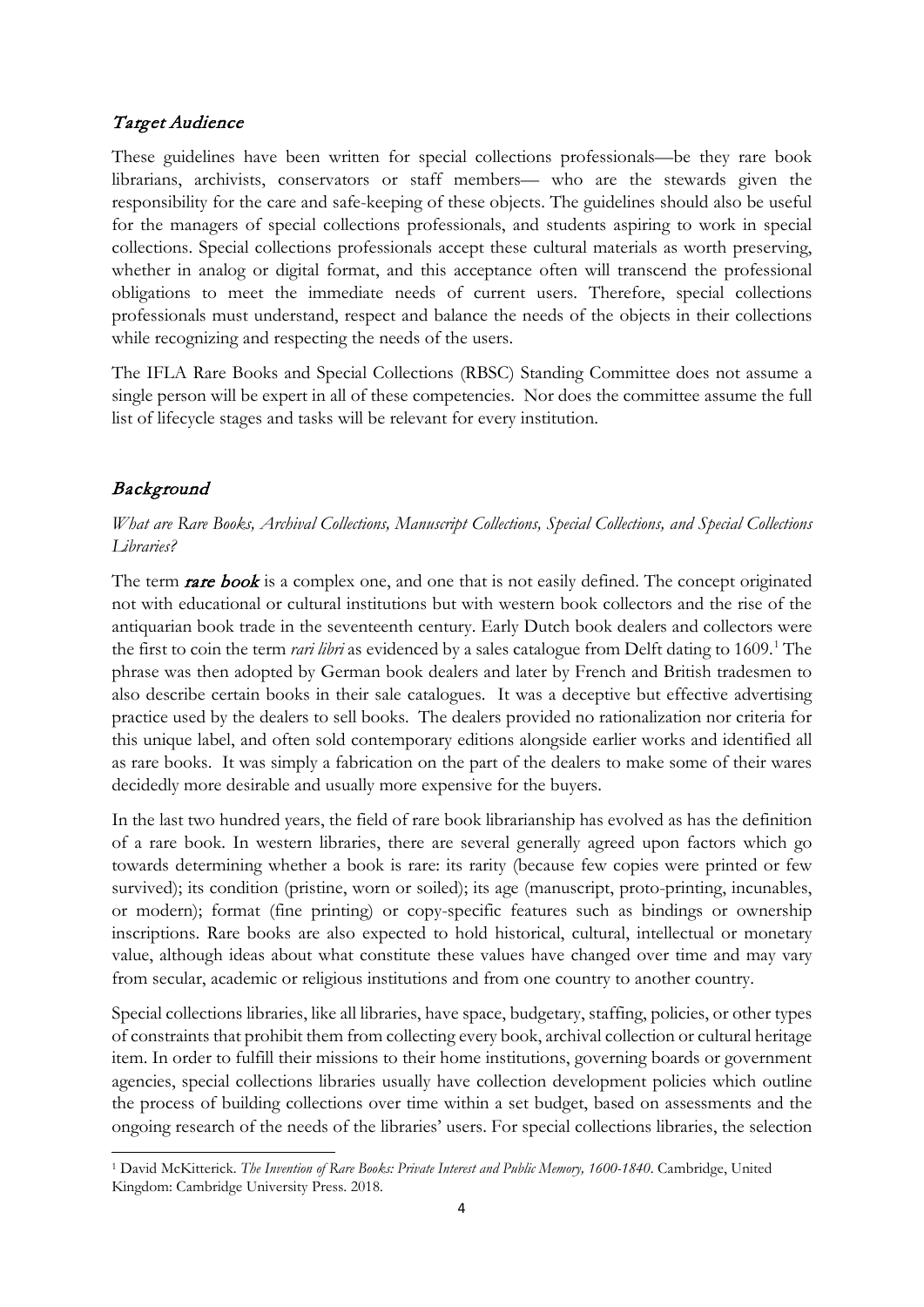criteria for rare books are often more specific and exclusionary than the selection guidelines for general library collections.

In this set of competencies, the term **rare book** is used to characterize a book based on any one or combinations of the following six broadly defined criteria<sup>[2](#page-5-0)</sup>: 1) market value; 2) rarity and scarcity; 3) date and place of publication; 4) physical and intrinsic characteristics; 5) bibliographic and research value (historical, cultural or intellectual interest; and 6) condition (see Appendix 1). These six criteria should be used to assist special collections professionals in the determination, selection and identification of rare books in order to support their collection development decisions. The number of criteria and the type of selection criteria will differ from each institution. For some institutions, one criterion may be sufficient whereas for others two or more criteria may be necessary for selection. Perhaps most importantly, these criteria provide a common framework from which special collections professionals can use to build, support and maintain their collections.

The terms *archival collections* and *manuscript collections* refer to historically valuable unique, unpublished materials created and accumulated for their own purposes by an organization, individual, or family and preserved with other records from the same creator that document the same activities. Materials of historical interest may be collected over time by an institution's own archives or acquired as a collection of organizational records or personal papers by an unrelated collecting organization, such as a special collections library. Examples of archival materials might include official correspondence, account books, agreements, and documentation of meetings and special events. Examples of personal papers might include private correspondence, diaries or journals, working papers such as drafts of a book in an author's papers, and a wide variety of other materials that an individual creates or receives in the course of his or her activities. The word manuscript implies handwritten and unpublished documents, but many recent personal papers in special collections will also contain unique materials produced by typewriter or personal computer.

The term *special collections* refers to a collection or collections of materials such as incunabula, rare books, printed books, manuscripts, archival records and materials, ephemera, photographs, prints, maps and other graphic works; audio-visual material in all formats; born-digital and digitized media; art objects and three-dimensional ([3](#page-5-1)-D) objects<sup>3</sup> deemed irreplaceable or considered to be unusually rare and invaluable. The selection criteria for these materials are comparable to that used for rare books. Special collections are usually managed separately from general library collections because their preservation needs and the methods of providing access are different from the circulating book collections that make up most library holdings. Special collections are often housed in secure and environmentally controlled locations.

The phrase *special collections library* is used to encompass rare book, manuscript, archival or other types of special collections housed together as a distinct unit. Usually, special collections libraries are located in or associated with a home library or institution. They are staffed with skilled and trained professionals who are responsible for managing the collections. Special collections libraries often invoke stricter rules for the use and access of their collections. They have secure

<span id="page-5-0"></span><sup>2</sup> Books and Manuscripts Section, Association of College and Research Libraries. *Guidelines on the Selection and Transfer of Materials from General Collections to Special Collections*. Accessed February 24, 2019. [http://www.ala.org/acrl/standards/selctransfer.](http://www.ala.org/acrl/standards/selctransfer)

<span id="page-5-1"></span><sup>3</sup> Rare Books and Manuscripts Section, Association of College and Research Libraries. *ACRL Guidelines: Competencies for Special Collections Professionals.* Accessed February 24, 2019[. http://www.ala.org/acrl/standards/comp4specollect.](http://www.ala.org/acrl/standards/comp4specollect)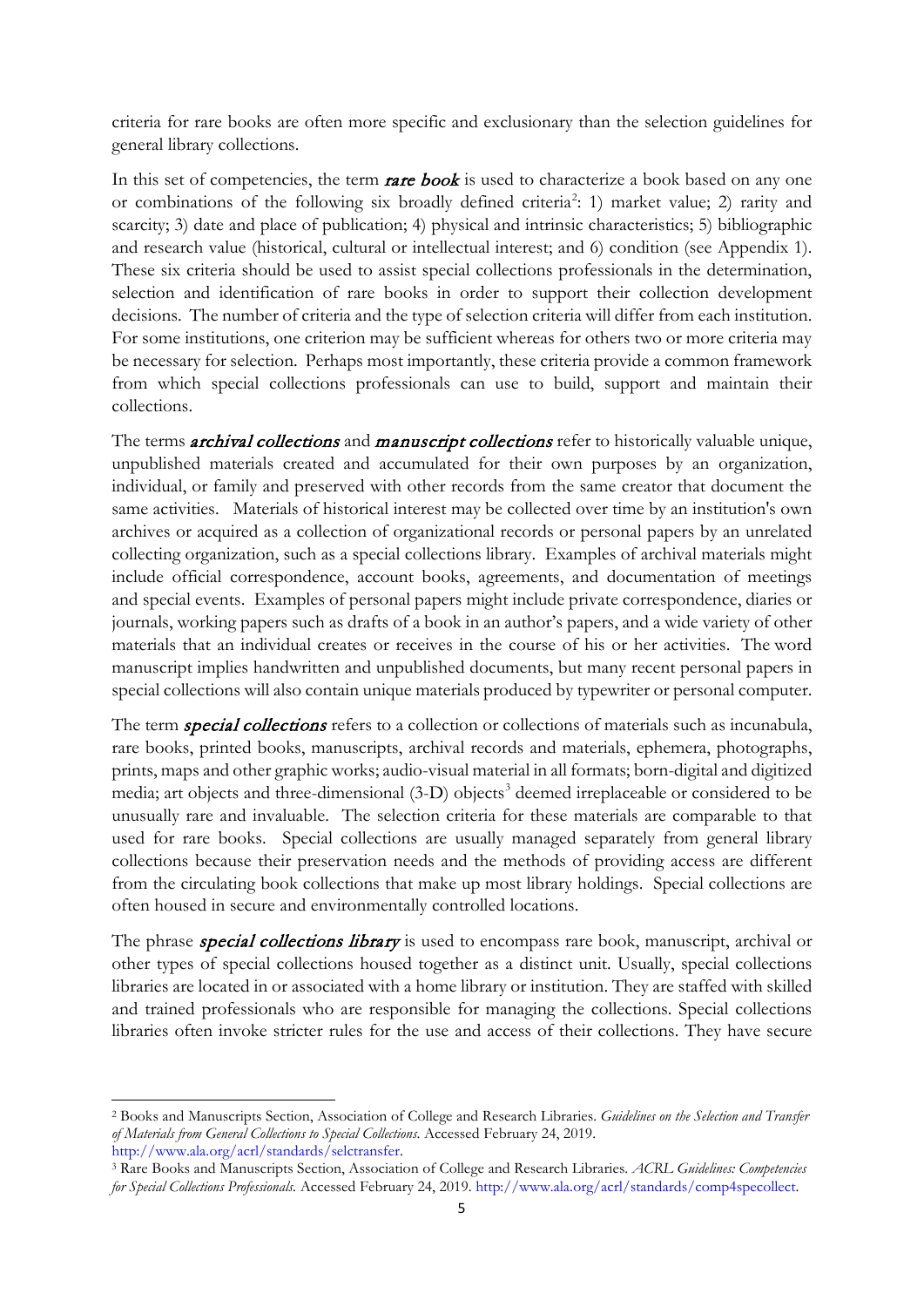and monitored facilities with climate-controlled environments to preserve and protect the collections. [4](#page-6-0)

The names or titles for these special collections libraries will vary depending on language, cultural history, and institutional organization. Examples of such libraries include:

- Biblioteca Palácio Nacional de Mafra (Mafra Palace Library)
- The Cultural Heritage Collections (University College Dublin)
- Les Collections de la Réserve des livres rares (Bibliothéque nationale de France)
- Alte und seltene Drucke (Bayerische Staatsbibliothek)
- Livros raros e coleção de manuscritos (Biblioteca nacional de Portugal)
- The Beinecke Rare Book & Manuscript Library (Yale University)
- Sezione Archivio Storico (Biblioteca Universitaria di Bologna)
- Special Collections and Archives (Southern Methodist University)
- Coleção Memória da Biblioteconomia-FBN/UNIRIO (Universidade Federal do Rio de Janeiro, Brazil)
- Colección Especial Maestro Luis Iglesias (Universidad Nacional de Luján, Buenos Aires, Argentina)
- Biblioteca Apostolica Vaticana (Città del Vaticano).

However, it is not unusual for special collections libraries to exist as personal or family libraries (e.g., The Brenthurst Library, South Africa), stand-alone institutions (e.g., *The Casa de la Literatura Peruana,* Peru), in museums (e.g., The Smithsonian Libraries), or as private research organizations (e.g., The Library of the General Society of Mechanics & Tradesmen, United States).

#### *How Could These Competencies Be Used?*

These competencies may be useful for--but are not limited to--all types and levels of managers and staff, special collections professionals, educators, and individuals interested in special collections librarianship careers. Managers and staff can use these competencies to assist with the recruitment of new employees, the creation of job descriptions, to provide guidance for non-expert custodians of special collections, or to advocate for qualified staff in their libraries. These competencies can also be used by special collections professionals to assess the skills and training needs of present staff, to improve practices within their organization, or as a guide to help with individual professional formation or development. Library and information schools can use the competencies to assess their curricula and pedagogical programs in relation to current trends or future needs. Library school students can use the competencies as a general overview of the field of special collections librarianship and the skill sets required to work in it.

As the library profession increasingly focuses on content or information, regardless of format, there is a need to ensure that those responsible for the preservation, description, and access of the physical and virtual objects identified as cultural heritage materials understand the significance of such objects and are qualified to care for them. One irrevocable tenet in special collections librarianship is the need for professionals to have an intimate connection to their collections and their context. Examples of such contexts include the general historical and cultural background of objects or collections and the history and provenance of the collections themselves, the knowledge

<span id="page-6-0"></span><sup>4</sup> University of Glasgow. *What are Special Collections*? Accessed February 24, 2019. [https://www.gla.ac.uk/myglasgow/specialcollections/whatarespecialcollections.](https://www.gla.ac.uk/myglasgow/specialcollections/whatarespecialcollections)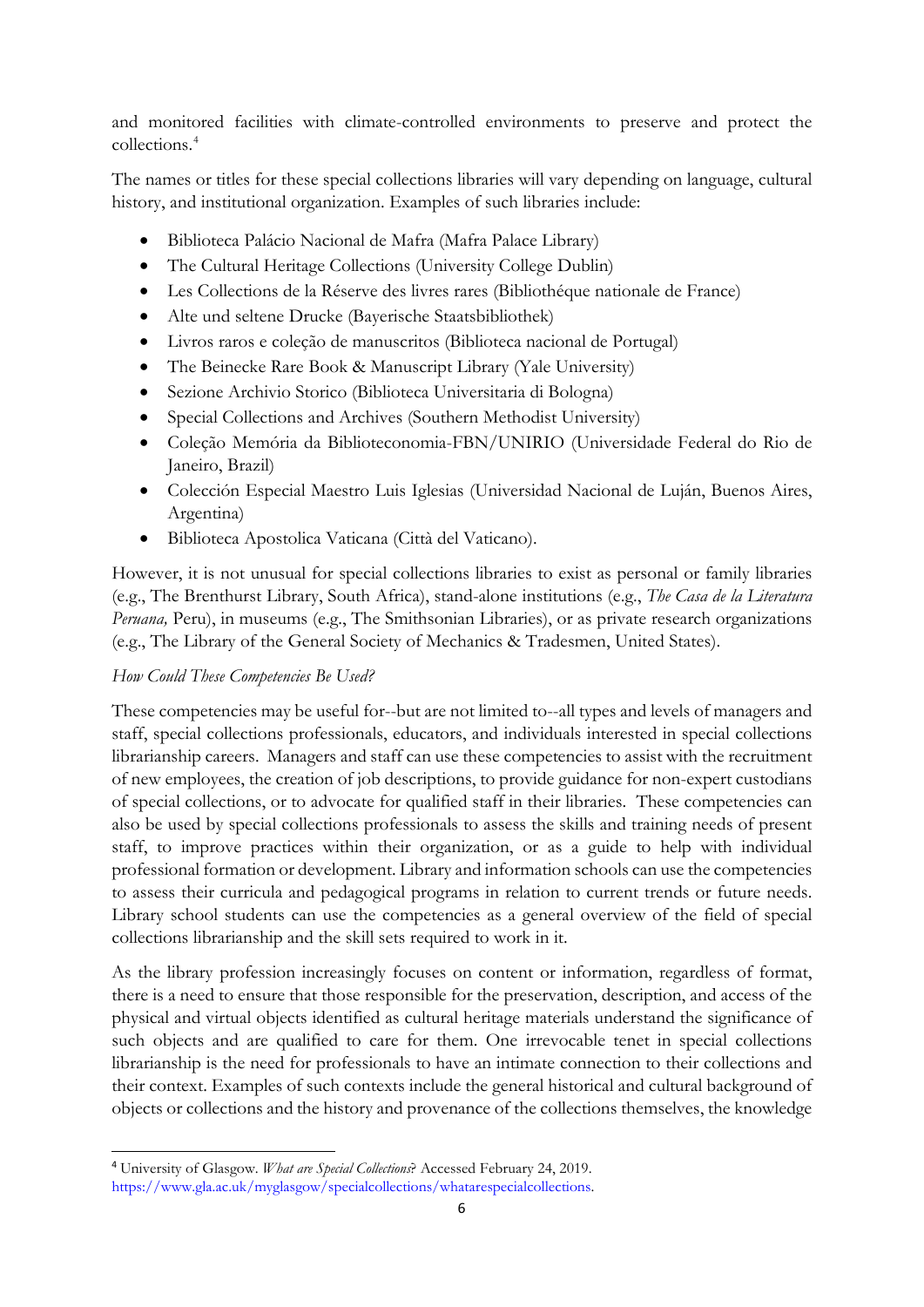for their access, discoverability, handling, treatment, storage and preservation, and the knowledge of current professional standards, guidelines, and best practices concerning the objects or collections under their stewardship.

The competencies set forth here do not focus entirely on professional formation nor do they create an unachievable exemplar of the special collections professional, but rather they are to serve as guidelines for the types of knowledge and expertise expected of professionals working with rare books and special collections at various stages of the items' lifecycles. The IFLA RBSC model aligns with the competencies guidelines recently adopted by the Association for College and Research Libraries (ACRL) and Rare Books and Manuscripts Section (RBMS) for special collections professionals.[5](#page-7-0) The IFLA RBSC model differs, however, as it is international in scope and recognizes the global diversity of routes into special collections librarianship, with some countries and sectors emphasizing scholarly expertise while others emphasizing general professional qualifications. The IFLA RBSC competencies model describes best practices and explains the necessary skills required, but it also allows for countries, sectors and regions to develop their own more focused and detailed competency guidelines reflecting specific requirements and practices.

<span id="page-7-0"></span><sup>5</sup> Rare Books and Manuscripts Section, Association of College and Research Libraries. *ACRL Guidelines: Competencies for Special Collections Professionals*. Accessed February 24, 2019[. http://www.ala.org/acrl/standards/comp4specollect.](http://www.ala.org/acrl/standards/comp4specollect)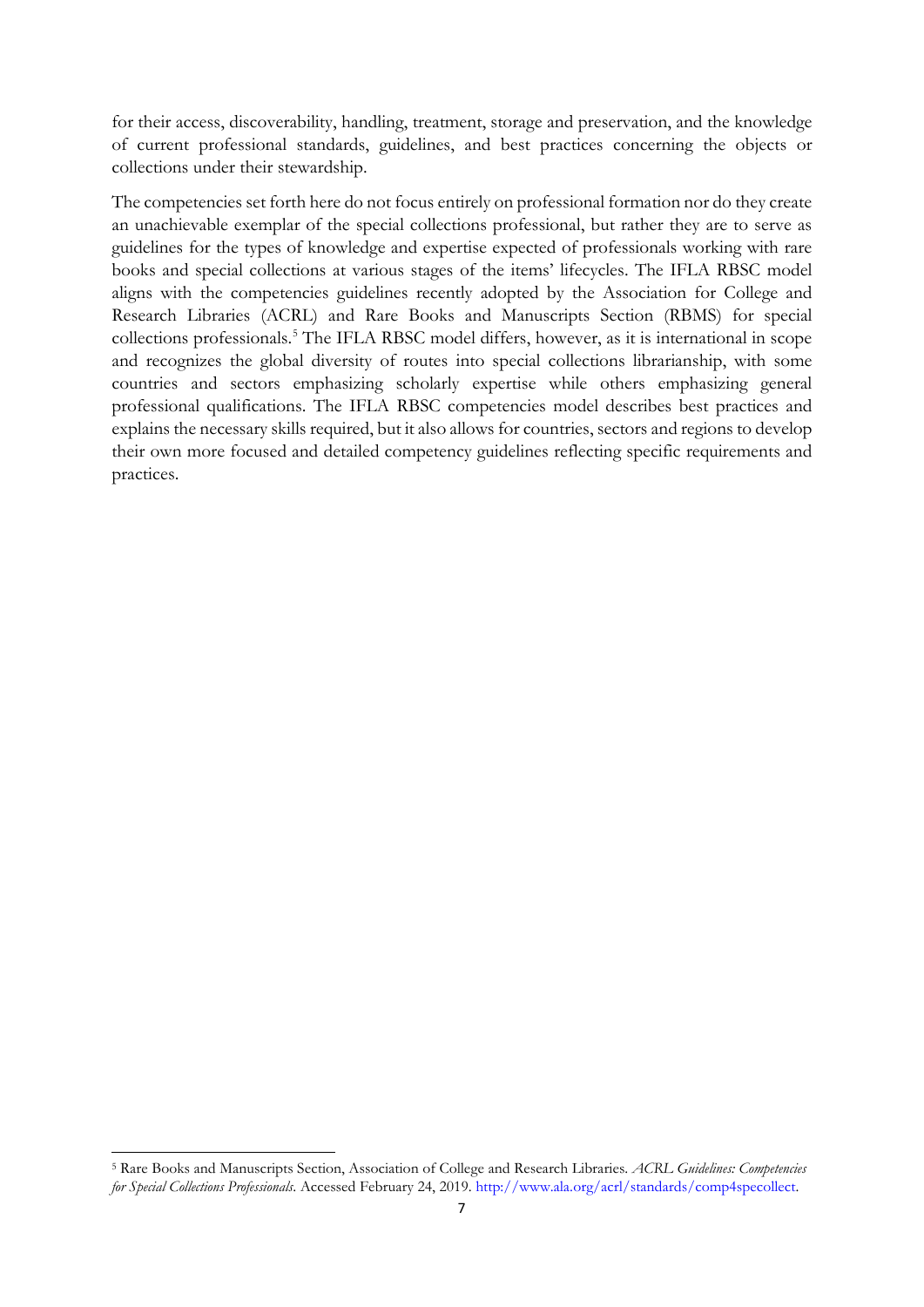# <span id="page-8-0"></span>**2. The Stages in a Special Collections Lifecycle: From Acquisition to Discovery**

#### <span id="page-8-1"></span>**Selection: Rationale and Means of Acquisition**

By deciding what or what not to collect, special collections professionals actively participate in the preservation and framing of intellectual and cultural history and the formation of their institution's individual identity. As special collections professionals select, build, and manage their collections, they do so in accordance with their institutions' mission statements, the history of their collections, the collection development policies of their institutions, funding and budget allocations, institutionally defined responsibilities, and considerations of current and future user needs and expectations. Even if some collections may be closed to new acquisitions, the special collections professionals responsible for them may still find these tasks relevant to their legacy or historical collections.

- 1. A special collections professional builds and maintains special collections based on collection development policies that support their institutions' missions. Criteria used to create collection development policies are usually institution specific and based on institutional interests, needs, and/or areas of specialization. Criteria may also include: format type, rarity, scarcity, age, physical and intrinsic characteristics, condition and stability, market value, historical and cultural significance, pedagogical and research value, and assessed and/or expressed user needs.
- 2. Engages in pro-active collecting in targeted areas. Seeks to establish respectful and collaborative relationships with organizations or individuals from groups underrepresented in the historical record, and with local organizations as possible sources of appropriate materials.
- 3. Understands the circumstances when it is appropriate not to add potential acquisitions to collections. Conversely, understands when potential acquisitions that do not fall into existing collections areas may be made in anticipation of new interests, exhibits and/or outreach value.
- 4. Develops and maintains knowledge of practices relevant to their institutions' purchase, donation, and documentation activities, including the antiquarian book trade, manuscript, memorabilia, and ephemera marketplaces, private individuals, artists, and presses, documentarian and web archiving activities, scheduled deposit programs, and other sources for acquiring materials.
- 5. Employs effective and ethical acquisition methodologies based on knowledge of the wide range of acquisition methods (auctions, book, memorabilia, and ephemera fairs, sale catalogues, direct offers by book sellers, private collectors, public institutions) in accordance with institutional, professional and ethical standards and values.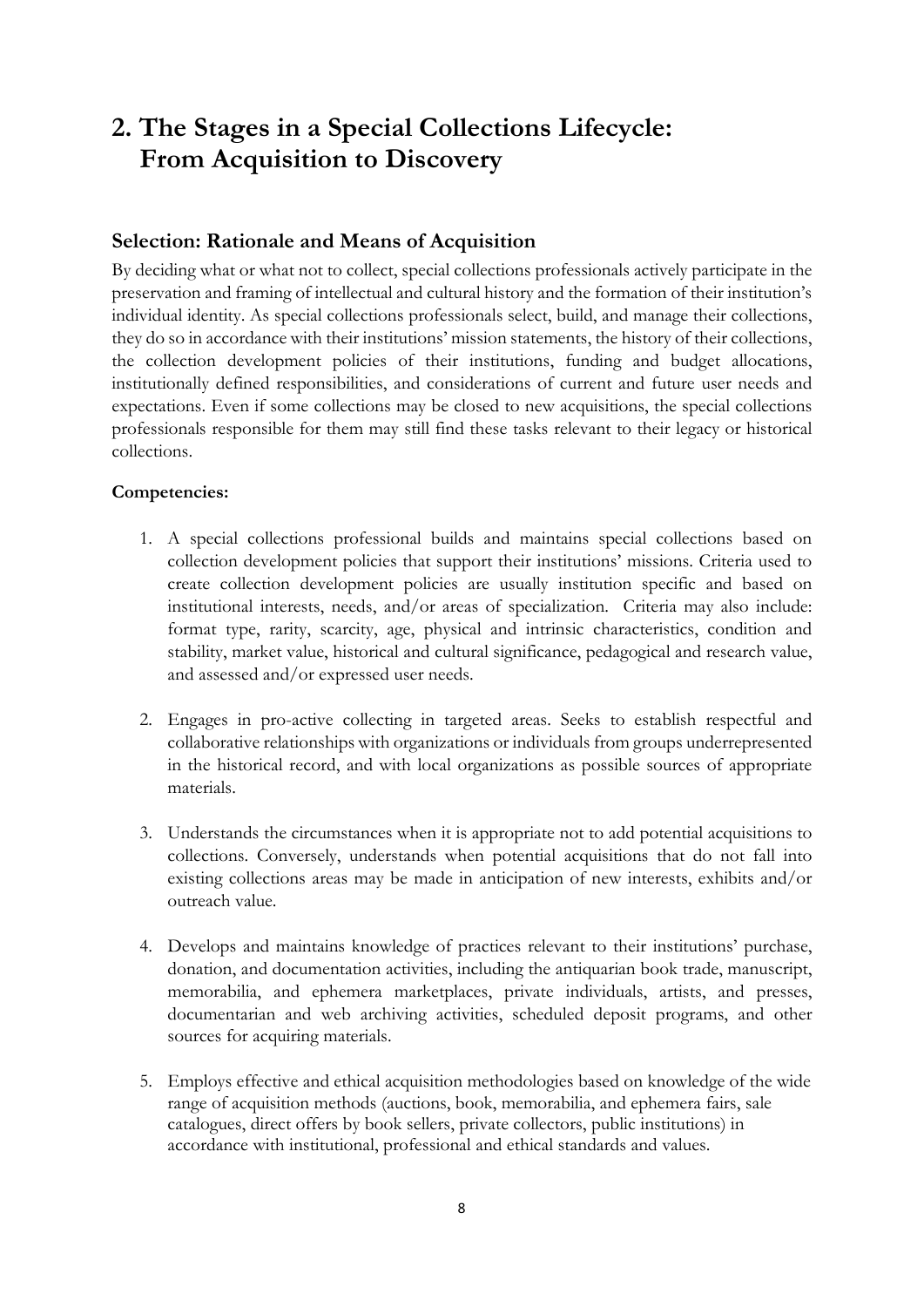- 6. Engages with donors and creates strategies for identifying and cultivating potential future donors, both short and long term, and for accepting or negotiating gifts. Prepares deeds of gift and deposit agreements. Accounts for current and future intellectual property and copyright concerns. Maintains accurate records of communication between institutions and donors.
- 7. Identifies the financial value of acquisitions based on market knowledge, use and application of appropriate information tools, media knowledge and experience.
- 8. Knowledgeable of the legal framework (e.g., issues of provenance, cultural heritage protection, reparation or restitution issues) associated with their collections. Maintains professional contacts for monetary appraisals, relevant tax regulations, customs regulations, and legal resources.
- 9. Knowledgeable of stewardship requirements for newly acquired materials and acts responsibly when preparing for acquisitions and the impact they may have on staff and resources.
- 10. Considers and develops collaborative collecting strategies with other institutions.
- 11. Develops or revises collection development policies as necessary.

# <span id="page-9-0"></span>**Acquisitions: Arrival, Documentation, Assessments, and Entry into Library Information Systems**

In most instances, the institutional life cycle of special collections materials begins upon its arrival in its library. While general acquisitions policies, procedures and practices vary from library to library, special collections materials require specific handling and security procedures to ensure their safekeeping. It is at the initial point of entry into the library, the acquisitions stage, when special collections professionals should assume full responsibility for their objects. Here, these professionals are responsible for inventorying or accessioning materials, maintaining accurate and complete transaction records, assessing conditions, prioritizing workflows, providing security and monitoring materials as they physically and virtually move through the library and its information system. These issues may be relevant to historical or legacy collections as well as to new acquisitions if some steps were not done when the collection was originally acquired.

- 1. A special collections professional is knowledgeable of inventory methods and practices. Documents the arrival of each acquisition (object or collection) either in accession, inventory or bibliographic record formats.
- 2. Documents and records all paperwork pertaining to acquisitions including correspondence, agreements, gift or deposit agreements, invoices, and bills of sales. These records should be maintained for the life of the materials or at the very least, in compliance with each country's records management laws in order to document institutional ownership and document provenance.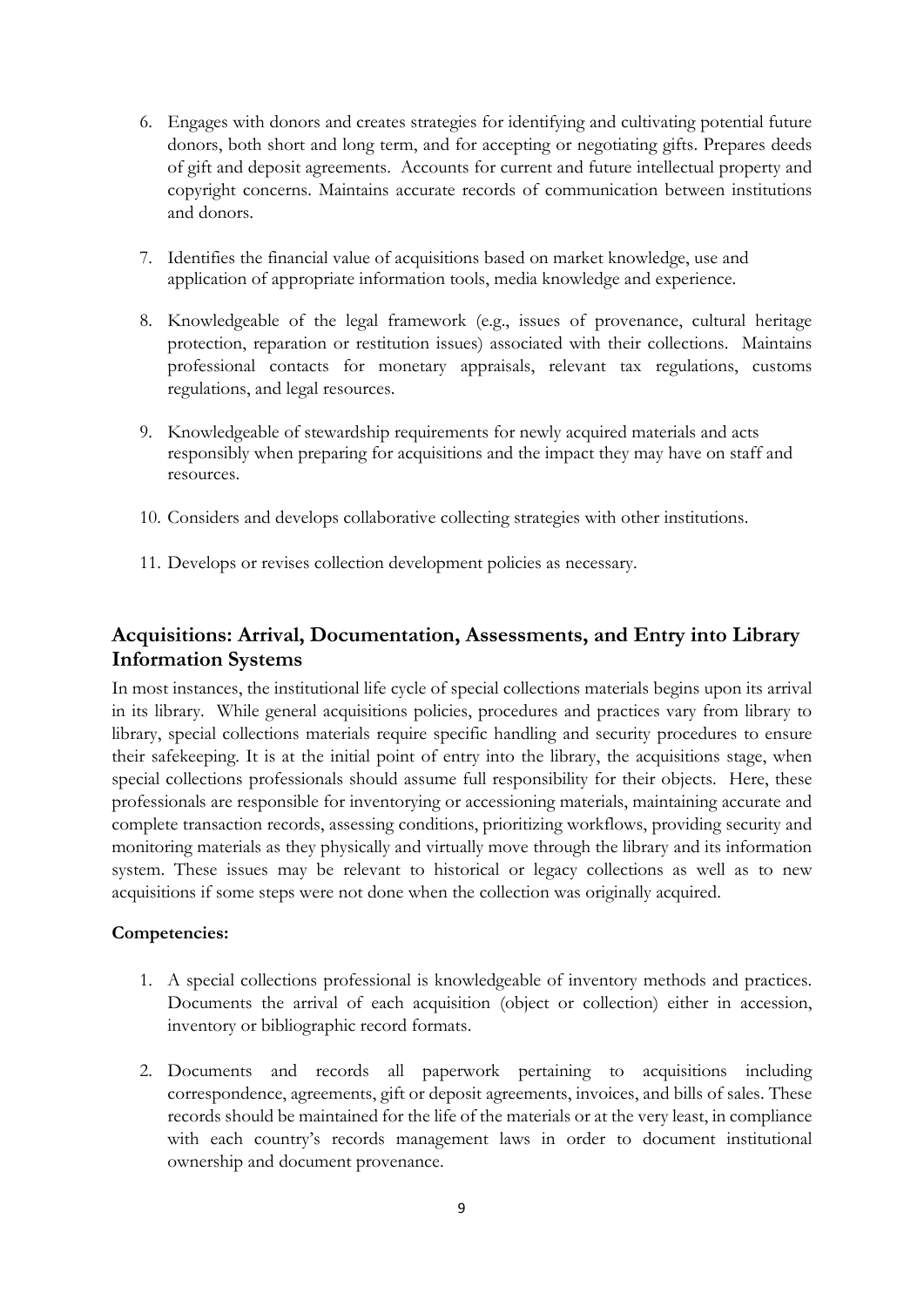- 3. Knowledgeable of special collections physical conditions attributes, characteristics and terminology. Assesses the condition and preservation needs of individual items and collections and makes recommendation for future preservation or conservation treatments. Makes recommendations about integrating new acquisitions into the library's collections and user availability.
- 4. Develops processing (e.g., preservation, cataloging, digitization, and housing) policies, priorities, and strategies and determines workflows.
- 5. Establishes security procedures to track and monitor materials as they move through the institution and library information system.
- 6. Ensures materials receive proper preservation treatment and protective enclosures, objects are labeled and receive ownership marks and security tags in accordance with professional standards.
- 7. Contributes to the development of procedures concerning special collections acquisitions, prioritizations for processing, shelf preparation, collections management, and the preservation of special collections materials in all formats.

# <span id="page-10-0"></span>**Cataloguing and Resource Discovery**

Professionals with responsibilities in processing and/or describing special collections materials in all formats need a strong working knowledge of the general and material specific standards, practices, and the tools for bibliographic and archival control. They also need subject expertise to interpret, describe, and provide access to materials in their collections. Specific language skills and knowledge of alphabets may be required to describe and catalog the collection. The environment for creating, exchanging and discovering metadata is constantly developing, and special collections professionals should be current on cataloguing best practices.

- 1. A special collections professional ensures materials are appropriately and effectively processed and described, by applying a knowledge of bibliographic and archival principles, book history, book arts, paleography, philology, codicology, subject and historical context, use and provenance of materials, physical characteristics, and production techniques of special collections materials.
- 2. Determines appropriate processing and description levels and practices considering assessed user needs and informed by knowledge of institutional priorities and resources. Ensures description is made available to patrons in a timely manner and understands the role of access and retrieval in making descriptive decisions.
- 3. Develops and maintains knowledge of current and evolving standards, guidelines, rules, best practices, tools, and trends regarding processing, describing and connecting special collections materials in all formats.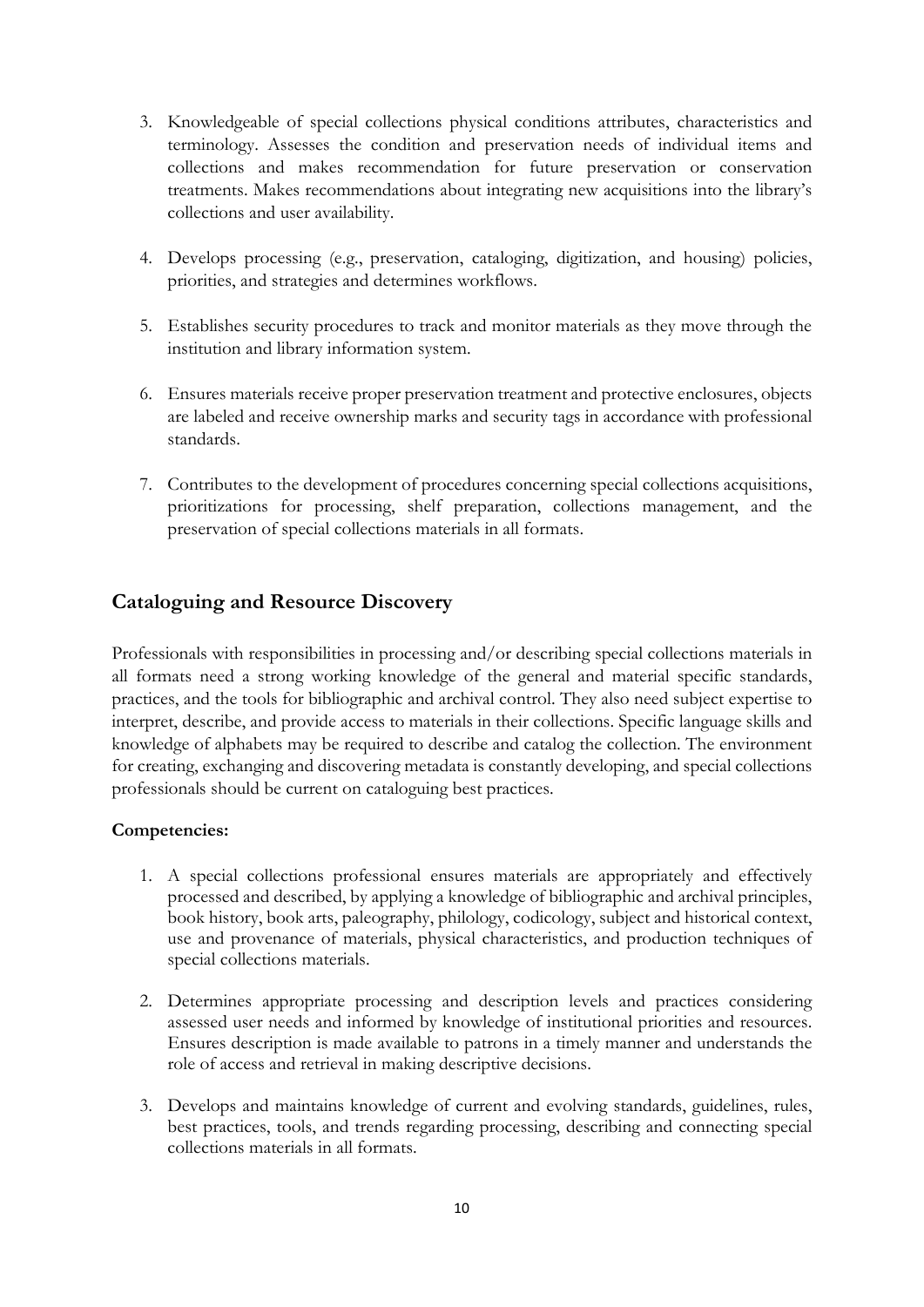- 4. Understands the shared frameworks for metadata creation and resource discovery, including national and historical bibliographies, union catalogues and aggregators, and actively contributes information from one's own institutional collections to these as appropriate.
- 5. Creates and manages descriptive data for digitization, born-digital and digitized materials. Knowledgeable of the specific metadata requirements of special collections, of formatspecific needs, e.g., the differences between early printed and modern materials, and/or OCR requirements.
- 6. Provides a secure holding area for special collections materials staged to be catalogued.

# <span id="page-11-0"></span>**Digital Data Management**

Special collections professionals use information technologies to manage collections and provide enhanced access to materials. As part of their mission to make their collections available to users, they explore, evaluate, and adopt appropriate tools to achieve their goals. Working with rapidly changing information technologies requires them to be flexible, committed to continual learning, and able to collaborate with other librarians, archivists, and staff. They cultivate general communication and organizational abilities as well as a core set of specific and technical skills. Special collections professionals develop standards and best practices for the application of information technologies relevant to their work and for all materials in all forms, taking into consideration the policy of their own institutions. In many institutions, specialized technical staff may be responsible for this work, but the principle that those responsible for doing work with special collections should understand the special needs of these materials is equally true for these skills.

- 1. A special collections professional selects items for digitization when appropriate, assessing the requests of scholars and users, and using criteria documented in institutional collection development policies including rarity, age, physical and intrinsic characteristics, condition and stability.
- 2. Communicates the importance, methods, needs, and priorities of digital projects to a variety of partners, including those with limited technical knowledge; is an effective and diplomatic educator of colleagues and collaborators in matters relating to information technology; identifies and includes stakeholders in decision-making.
- 3. Develops and maintains current knowledge of issues, standards, trends, and best practices regarding the creation, management, development, curation, storage, organization, appraisal, description, and preservation of digitized and born-digital special collections.
- 4. Applies knowledge of data models and query languages to effectively maintain and deliver access to special collections and archival metadata.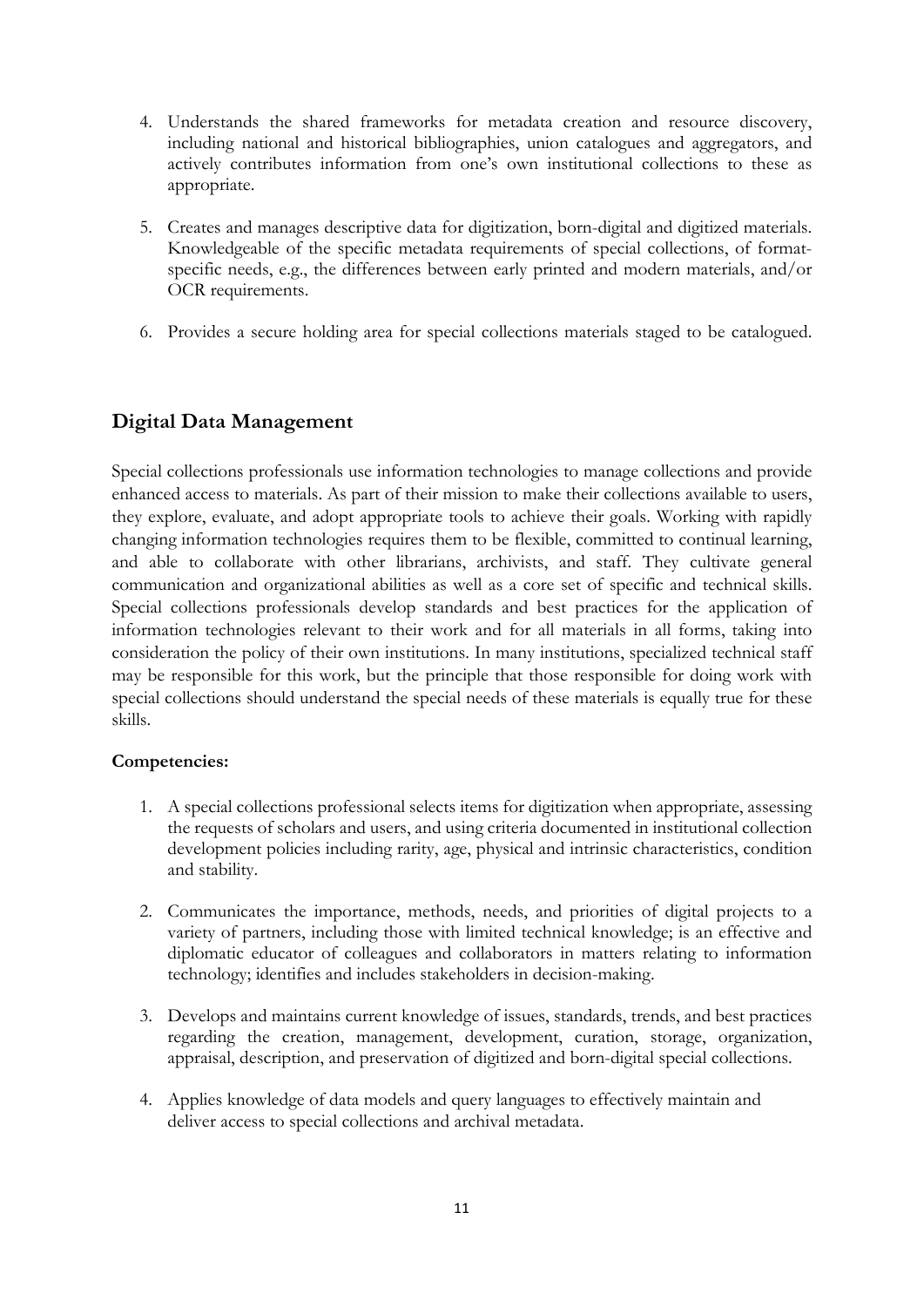- 5. Uses and configures digital repository, digital preservation, data management, content management, and discovery systems, including open-source solutions in cooperation with digitization managers.
- 6. Manages digital repositories, applying knowledge of best practices to access, catalogue, create, edit, describe, disseminate, ingest, and preserve digital objects.
- 7. Maintains active knowledge and awareness of data creation management and manipulation tools to support assessment and research activities.
- 8. For long term digital preservation, evaluates formats, specifications and systems and selects data for long-term preservation; develops and implements long-term digital preservation environments; cultivates profound knowledge of the realization of data backup, data rescue and long-term backup strategies.
- 9. Has sufficient knowledge of the legal issues related to the creation, management and preservation of digitized collections.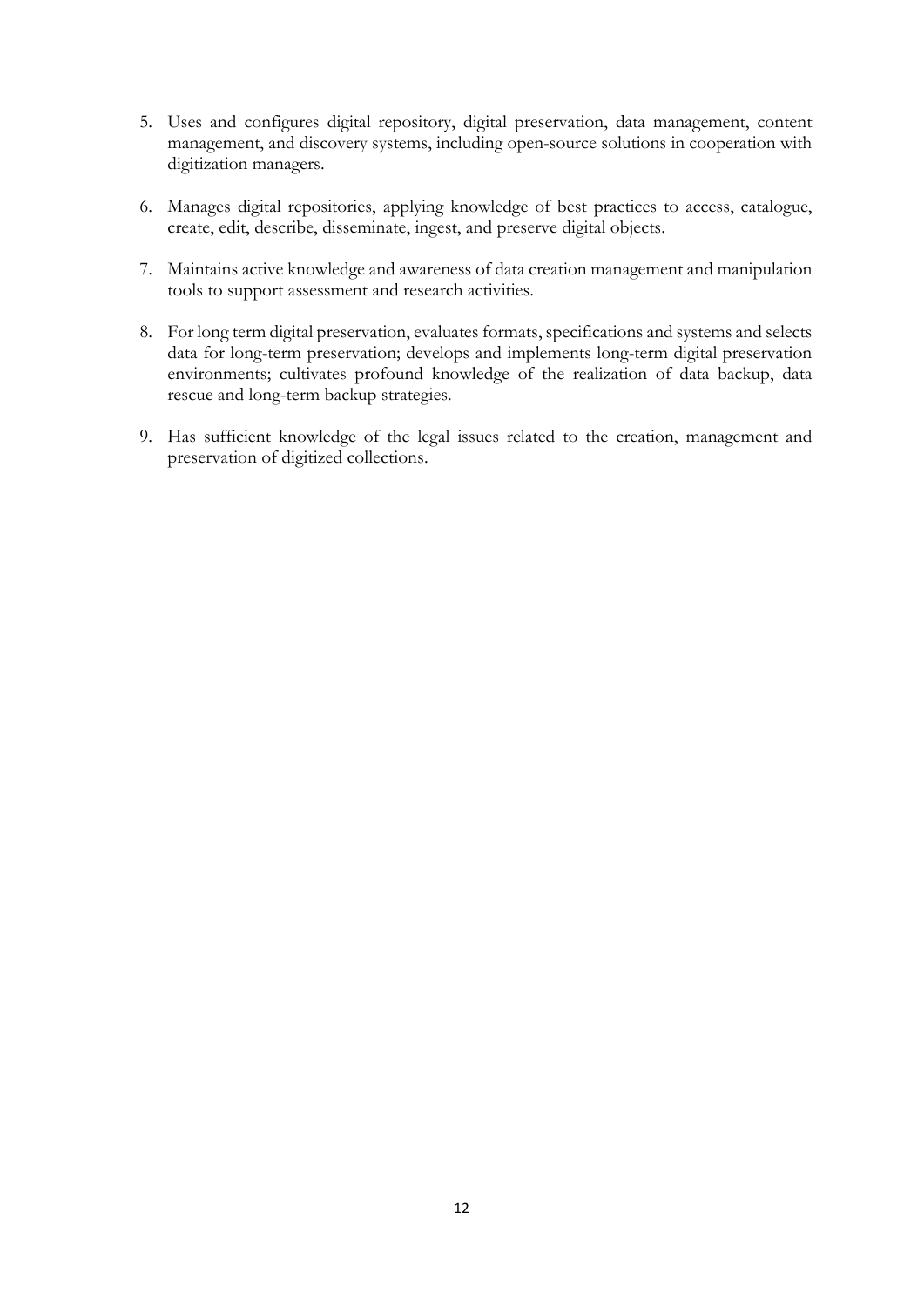# <span id="page-13-0"></span>**3. The Stages in a Special Collections Lifecycle: From Access to Deaccessioning**

#### <span id="page-13-1"></span>**Access**

Access has been defined *as the means of discovery and encompasses the processes followed to make materials of all formats available to users, the tools used to publicize materials to potential users, and the openness with which special collections materials are made available to the public*. [6](#page-13-2) Providing access, physical or virtual, presents unique and ongoing challenges to special collections professionals. They must promote their collections and make their holdings discoverable to the public in a timely manner after their acquisition. They must also provide equitable access to all materials including original source materials. It is a delicate balance of making collections discoverable and accessible while protecting them from damage from use and safeguarding them against theft.

- 1. A special collections professional ensures materials are processed and described in a timely manner. Provides bibliographic information to the public through the institution's information system, digital repositories or other platforms.
- 2. Provides access to all materials unless restricted by law, donor agreements or institutional access policies. Communicates to researchers and colleagues clearly defined library access policies.
- 3. Develops and implements policies and procedures for the reading rooms and the retrieval, proper handling and storage of requested materials formed by professional guidelines, standards, and best practices.
- 4. Develops and implements public services (reference, duplication, circulation, exhibition, and intra- and internal library loans) policies and procedures as determined by professional guidelines, standards, and best practices.
- 5. Provides reference assistance to all inquiries; maintains the confidentiality of researchers and their work.
- 6. Develops and implements security policies and procedures for public and non-public staff or work areas determined by current trends, professional guidelines, standards, and best practices.
- 7. Publicizes and communicates the library's clearly defined access services, public services and service fees procedures and policies.
- 8. Continually assesses the condition and preservation needs of individual items and collections and makes recommendation for future treatment and access.

<span id="page-13-2"></span><sup>6</sup> Barbara Jones, "Hidden Collections, Scholarly Barriers: Creating Access to Unprocessed Special Collections Materials in America's Research Libraries", *RBM: A Journal of Rare Books, Manuscripts and Cultural Heritage* 5, no. 2 (2004): 88–105. <https://rbm.acrl.org/index.php/rbm/article/view/230>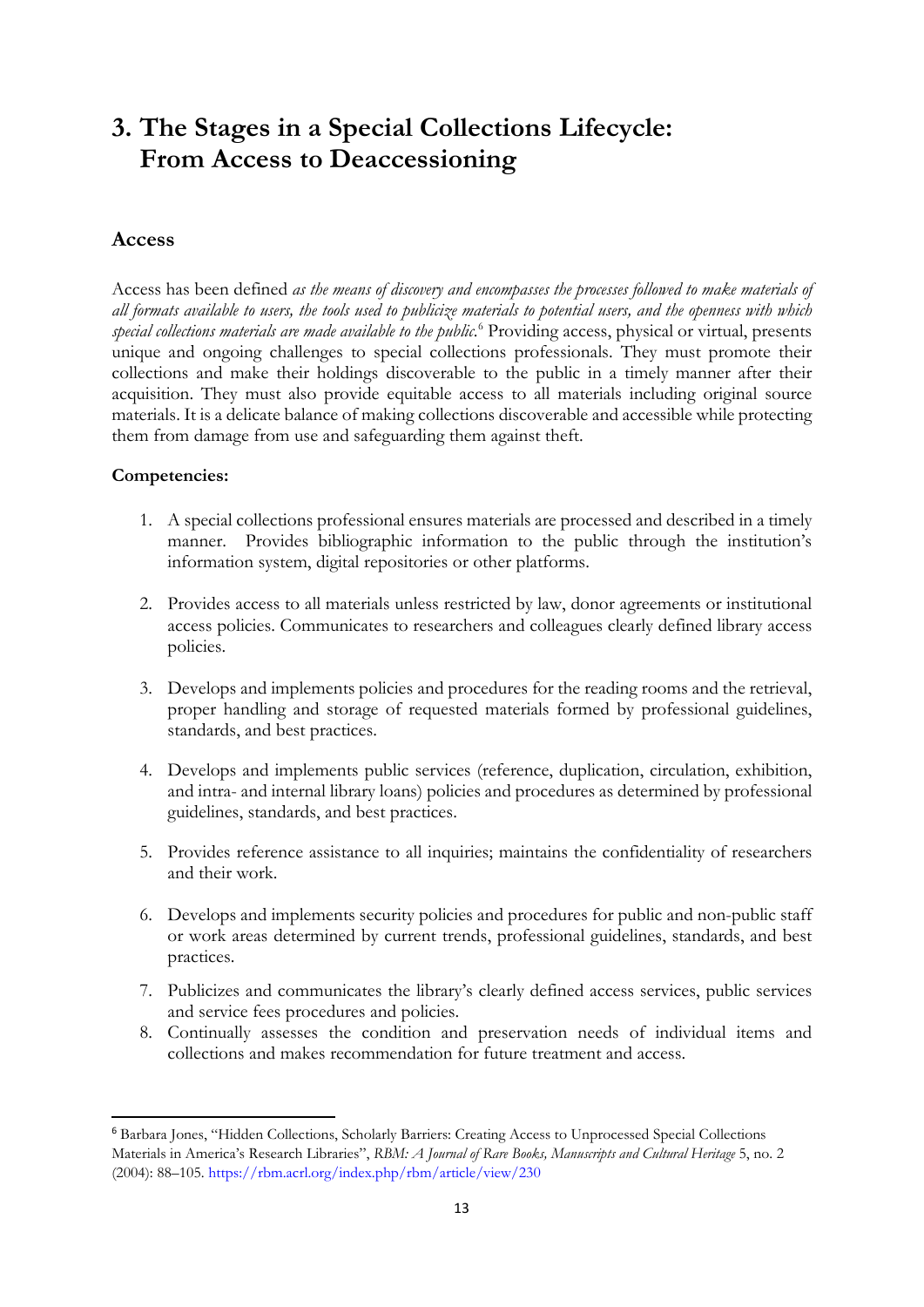- 9. Develops and maintains knowledge of the library's individual special collections and of current collections related research and publications in order to provide expert reference assistance.
- 10. Publicizes and communicates the library's concise credit citation and copyright policies.

### <span id="page-14-0"></span>**Collection Management, Preservation and Conservation**

Collection Management is one of the most important functions of the staff in a special collections library. Professionals assigned collection management duties are responsible for the long-term maintenance of their collections, regardless of format. As they manage collections ranging from good to fragile condition and ranging in format from manuscripts to printed books to born digital media to archival collections to artwork and three-dimensional cultural heritage artifacts, these professionals must be knowledgeable of the current and emerging principles of library, archival, and museum preservation and conservation. They must know the standards and best practices including appropriate standards for the storage, transportation and exhibition of materials. Special collections professionals must ensure that their materials remain secure and protected from all internal and external environmental threats, theft and damage.

- 1. A special collections professional is knowledgeable of current library and archival preservation and conservation standards, techniques and practices.
- 2. Adheres to professional standards for the public use, handling, housing and storage procedures of special collections materials.
- 3. Routinely conducts collection preservation assessments. Identifies the preservation and conservation needs of individual items or entire collections and determines treatment priorities.
- 4. Maintains contact information of professional experts and resources and will request professional advice when needed.
- 5. Conducts regular inventories of both catalogued and uncatalogued portions of all collections. Maintains up-to-date shelf lists; maintains up-to-date records of missing / lost items and follows security procedures for reporting missing items to appropriate administrators or agencies.
- 6. Knowledgeable of security measures and strategies for preventing and responding to vandalism and thefts. Able to develop security programs for a department or library.
- 7. Knowledgeable of health and safety issues relating to the collections, which may include storage and access conditions, materials of a dangerous or toxic nature, or mold on collection items. Knowledgeable of measures and strategies for preventing risk to staff and patrons, and of procedures for dealing with such items in their collections, including destruction when appropriate.
- 8. Knowledgeable of disaster response programs. Able to respond to disasters by implementing standard policies and procedures. Able to develop a disaster response program for a department or library.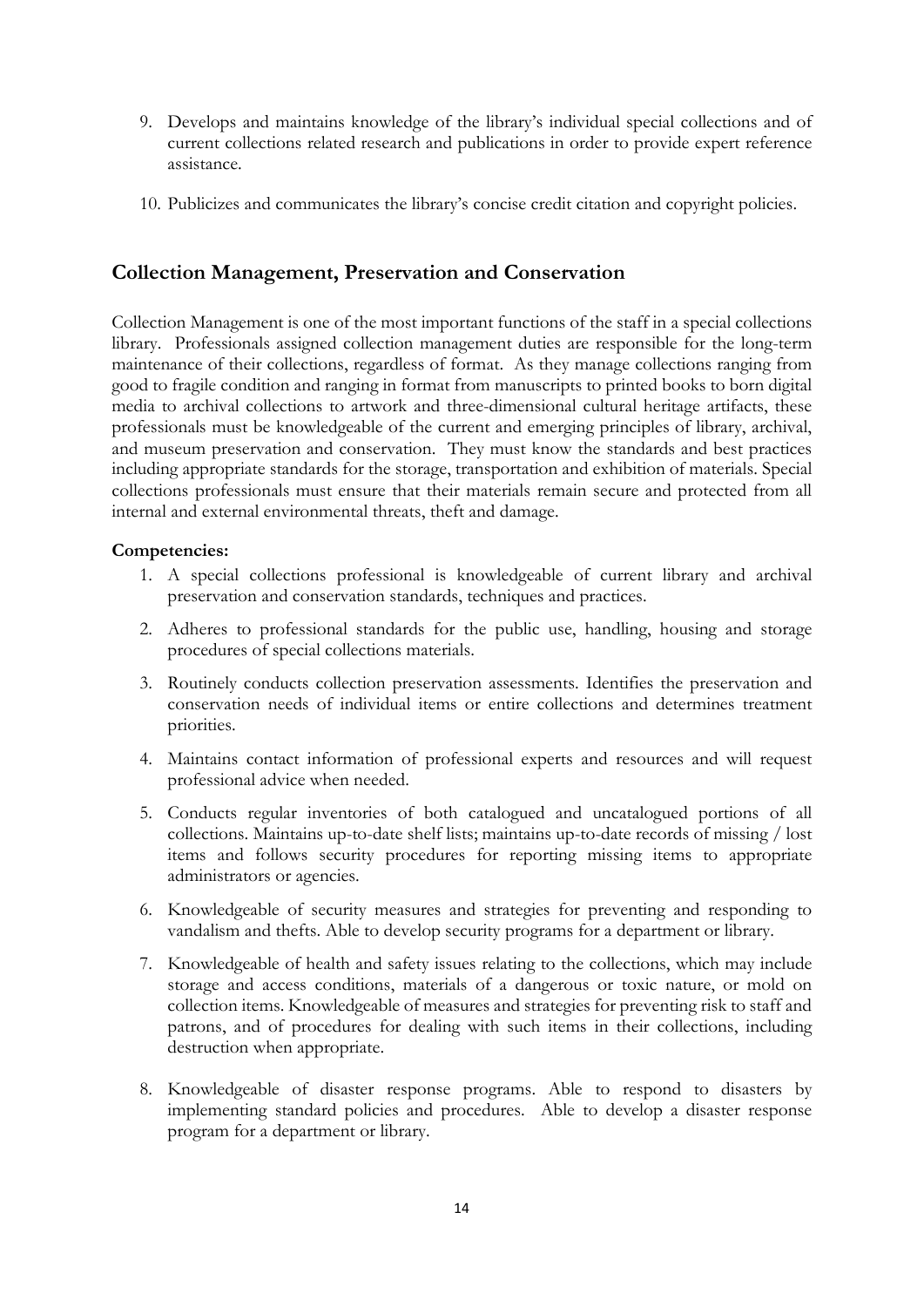# <span id="page-15-0"></span>**Outreach, Exhibits, and Instruction**

Special collections professionals need to engage in and support active outreach, exhibits, and instructional programs in line with their institutional missions. These participatory programs encourage collections usage which is often vital to the collections' ongoing stewardship and institutional support. Outreach, exhibits, and instruction programs could be initiated to include researchers, teachers, students, and the public through exhibits, pedagogy, programming, events, online experiences and visitations. Outreach, exhibit and instruction programs should encourage the access and the study of all special collections materials, including primary source and cultural heritage materials when possible. Instruction and outreach activities should be viewed as opportunities to reduce barriers to access and increase the numbers and types of users who can benefit from the collections.

- 1. A special collections professional reduces administrative, physical and social access barriers to the special collections when possible. Provides an environment supportive of study, research and scholarly collaboration.
- 2. Knowledgeable of current research, areas of public interest and social trends relating to the institution's special collections. Recognizes the potential research and pedagogical uses of the collections and is able to effectively match them to the needs of the diverse audiences.
- 3. Able to identify and target potential researchers, instruction or audiences for use of special collections materials.
- 4. Encourages researchers, teachers, students, and visitors to engage with all types and formats of materials held by the institution including primary sources, cultural heritage materials, rare book collections, archival collections and manuscripts as well as navigate the use of other related physical and digital information sources.
- 5. Develops and facilitates interactive programs, seminars, workshops, exhibitions, and events that promote special collections materials and enhance the experience for users and engage visitors. Develops programming for diverse populations.
- 6. Creates appropriate interpretive exhibition, informational or instructional content when presenting or teaching with materials with potentially sensitive gender, ethnic, cultural or historical issues.
- 7. Supports opportunities for special collections materials to be used in classes or curriculum design in parent or other institutions. Develops instructional programs utilizing primary source materials (when condition allows use).
- 8. Develops and delivers effective library instruction sessions to diverse audiences. Structures presentations, from selection of materials to interpretation to content to delivery, that are appropriate for each audience level.
- 9. Supports institutional collaboration and cooperation through internal and external loan programs.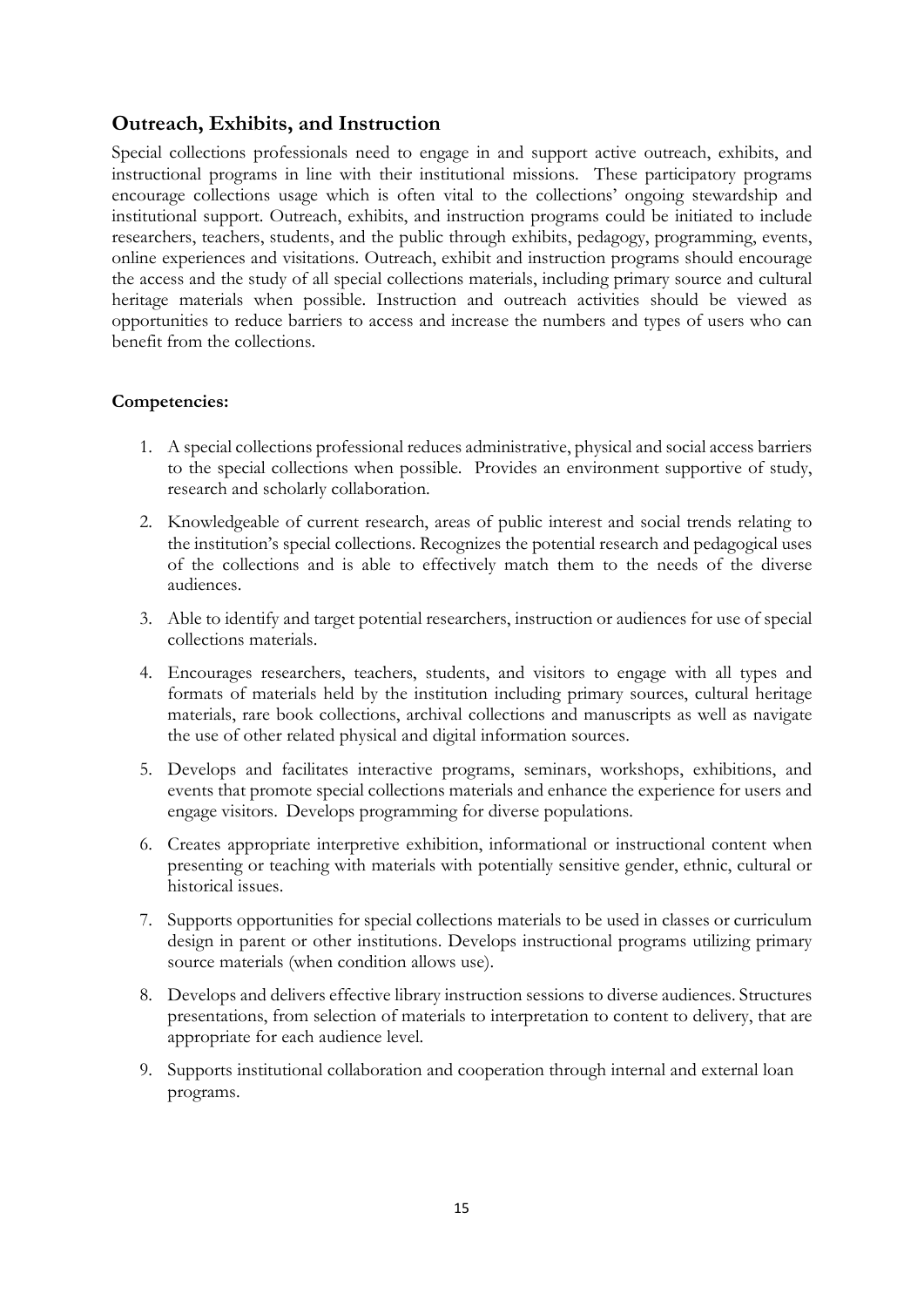# <span id="page-16-0"></span>**Promotion and Marketing**

Promotional activities increase the visibility of special collections libraries. Through effective digital, media and print methods, special collections professionals can disseminate information about the value of their collections and the services and events they offer. By developing and implementing strategic communications and marketing plans, special collections professionals educate their audiences to the mission, vision, values, and contents of their libraries or parent institution or organizations, ensuring that potential users and visitors know about the resources and programs available.

#### **Competencies:**

- 1. A special collections professional develops marketing strategies that promote the library, collections and accessibility to materials in order to raise its profile in the community and at the national and possibly global levels.
- 2. Develops marketing strategies that identify and target continuing, new and underrepresented audiences, groups and organizations at the local, national and global levels.
- 3. Uses social media, digital, print and other physical formats to effectively publicize the library, its materials, events, programs, services, and special events.
- 4. Collaborates with parent or other institutions to promote collections or events.
- 5. Demonstrates the value of the special collections library, its historical or cultural significance and of its impact on the local economy.
- 6. Promotes a safe, welcoming and respectful environment.

# <span id="page-16-1"></span>**Advocacy**

Advocacy encompasses external advocacy or the ability to explain the importance of special collections to the public and the tools to reach a broad audience with that message. Advocacy also includes internal advocacy which is the means of articulating to management, budget allocators, and organizational stakeholders the value of the special collections while encouraging internal partnerships and internal use of special collections. Advocates for special collections must explain the importance of preserving these cultural heritage collections for the long term and the resource implications of doing this well.

- 1. A special collections professional articulates the need to preserve special collections materials and the funding, staff and facilities required to undertake such responsibilities.
- 2. Demonstrates to its parent institution, stakeholders and the public the value of special collections libraries through assessment surveys, programming and outreach activities.
- 3. Integrates the special collections library into broader institutional and community environments through collaboration, outreach, recognition programs and infrastructure development mission. Connects special collections libraries to parent institutional goals, curriculum and local community involvement.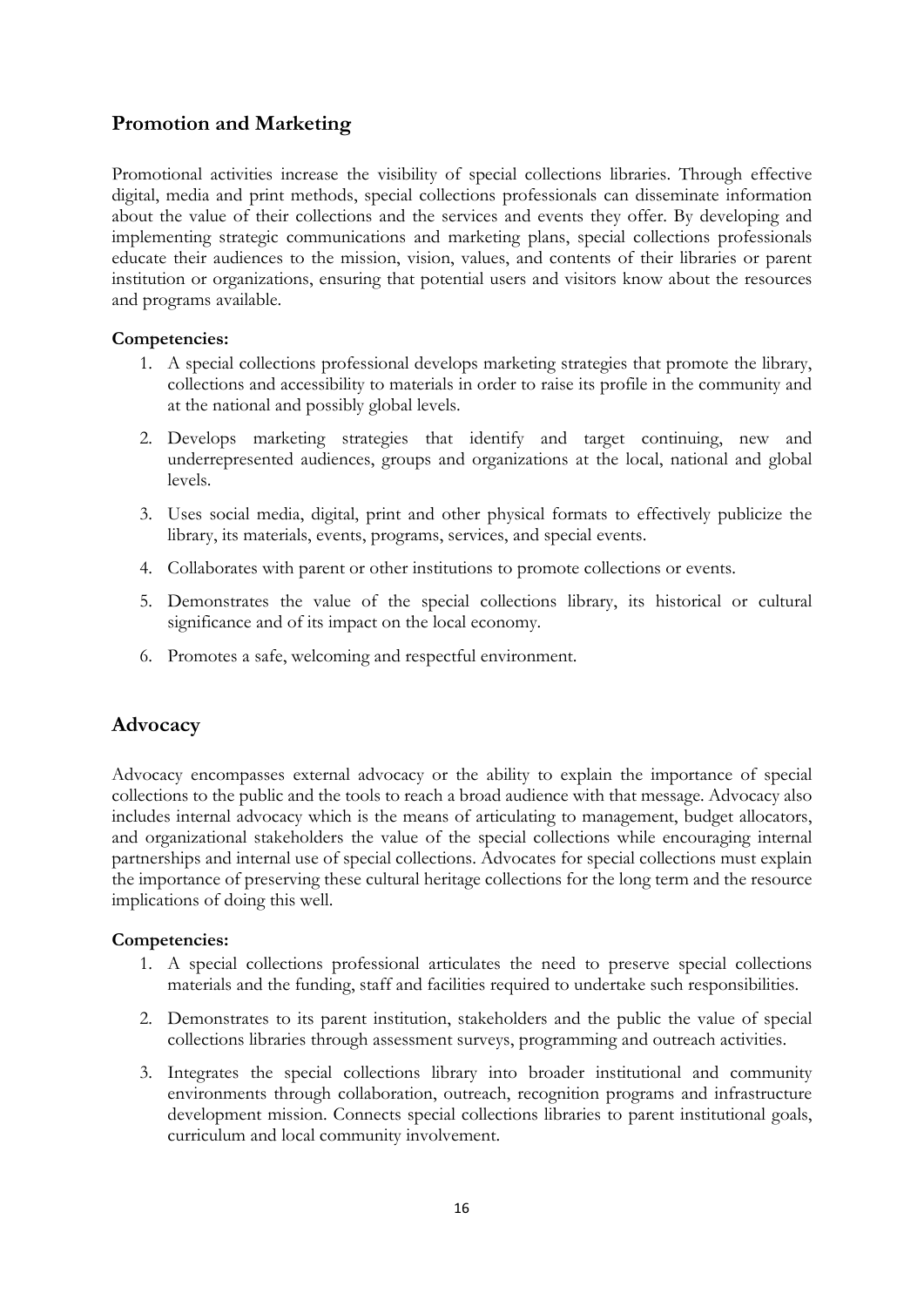- 4. Engages with and supports diverse user populations in working with special collections materials.
- 5. Knowledgeable of national and international cultural heritage trends and how they relate to the special collections library.
- 6. Seeks external funding opportunities to promote, preserve and protect the special collections.

#### <span id="page-17-0"></span>**Deaccessioning**

Deaccessioning within special collections repositories is not a common practice. However, special collections libraries may have the need to deaccession materials due to duplication of items (particularly of high value), the closure of an institution, the repatriation of cultural heritage materials, the reappraisal of unused or out-of-scope materials, or for a number of other reasons not cited here. Materials to be deaccessioned may be returned to the donor, transferred to other scholarly institutions, offered for public sale or destroyed. In such instances, decisions about deaccessioning items, particularly those with significant research or financial value, must be conducted in an ethical way with due consideration of relevant factors. Special collections professionals must have the background and skills needed to assess the materials to be deaccessioned in order to properly determine their disposition.

- 1. A special collections professional determines if any internally imposed restrictions such as institutional stipulations or externally imposed restrictions such as donor or other legal issues would prevent materials from being deaccessioned. Reasonable attempts are made to contact the donor when materials are considered for deaccession.
- 2. Determines if on-loan or semi-permanent loan agreements stipulate the circumstances under which owners may withdraw collections and have the materials returned to them.
- 3. Uses collection development policies to determine if materials fall outside of the scope of current collecting practices.
- 4. Determines if material is a duplicate and/or duplicates information already held in the library or elsewhere in another format.
- 5. Ensures appraisal reports are included with deaccessioning selection decisions.
- 6. Conducts condition surveys to assess the state of materials to determine if they have deteriorated beyond usefulness and requires preservation or conservation treatment that is prohibitively expensive.
- 7. Knowledgeable of international, national and local legalities concerning restitution and repatriation of cultural heritage materials. Works with appropriate authorities to resolve any issues that arise affecting the collection.
- 8. In the event of the closing of an institution, is aware of the appropriate legal framework or professional guidelines for the dispersal of items or collections.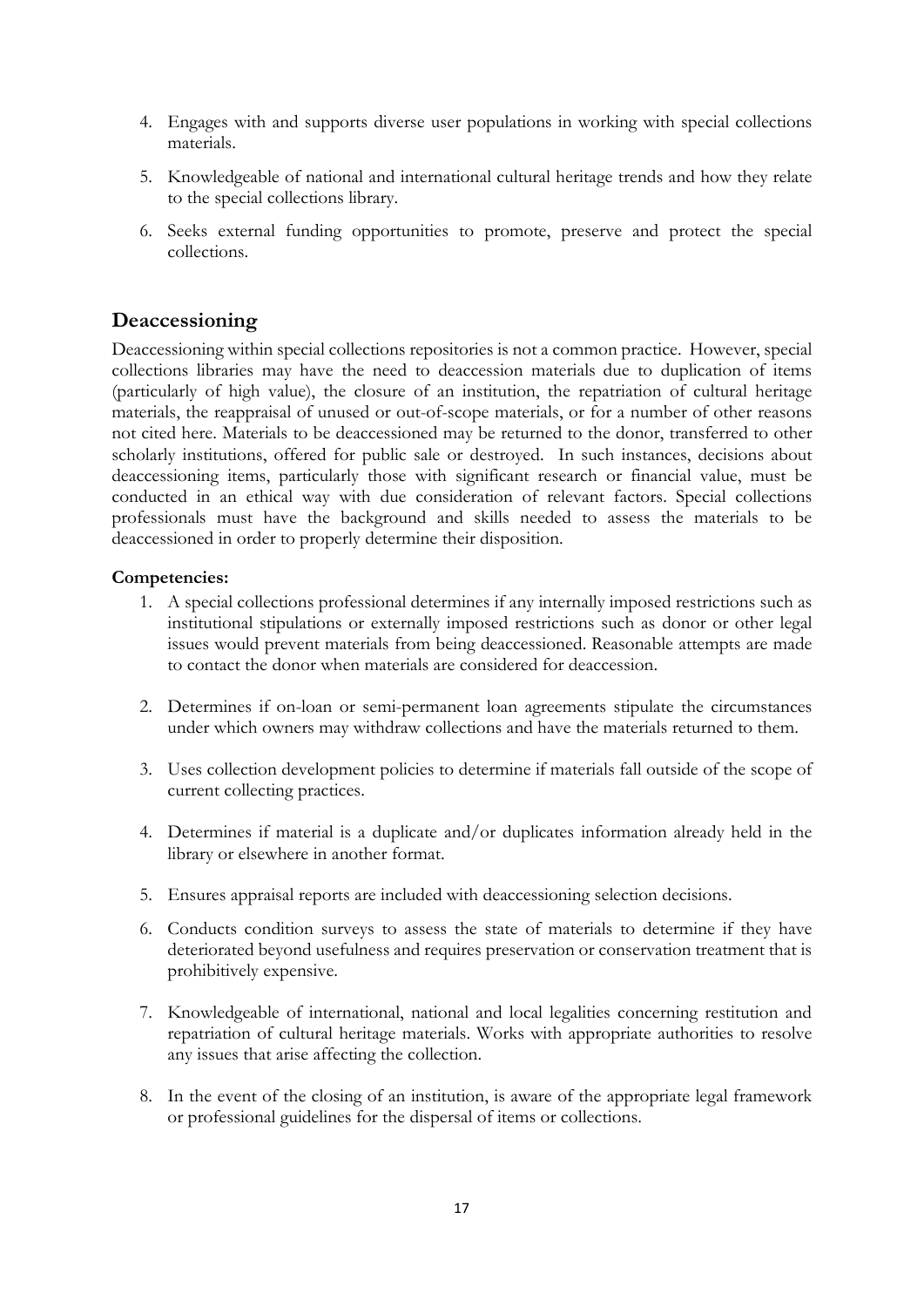- 9. Determines the impact of deaccessioning items on public access to the information. When possible, makes recommendations for the relocation of deaccessioned materials to other institutions.
- 10. Deaccessioned materials should be clearly marked (with stamps or seals) to indicate they are no longer part of a specific collection or institution.



# Special Collections Lifecycle

- **Selection**
- **Acquisition**
- Cataloguing and Resource Discovery
- Digital Data Mgt
- Access
- Collection Management
- Outreach
- **Promotion & Marketing**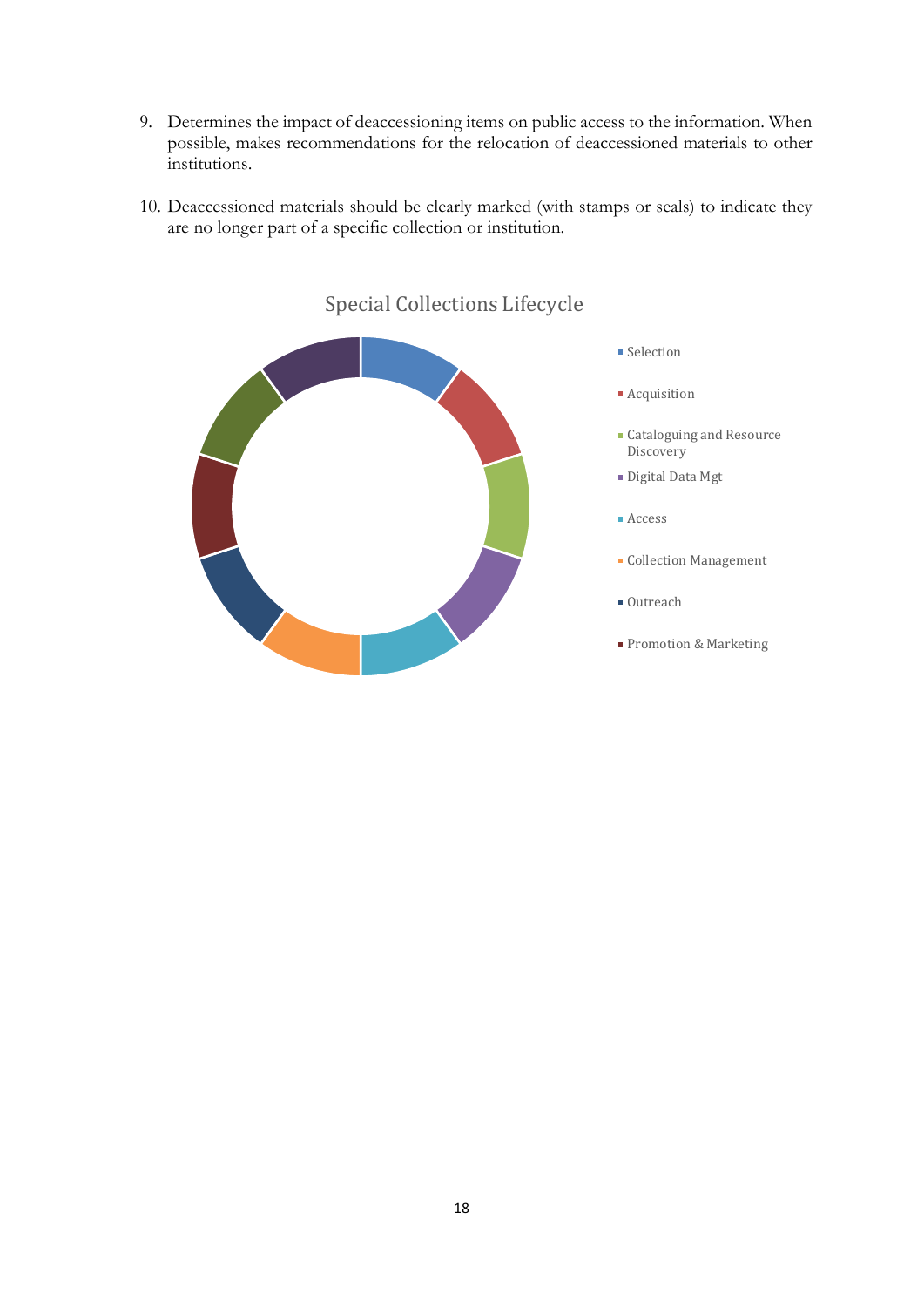# <span id="page-19-0"></span>**4. Professional Formation: Education and Training**

### <span id="page-19-1"></span>**Formal Education and Training**

Special collections professionals come into this field of librarianship from varying backgrounds. There is a global diversity of routes into special collections librarianship with some countries and sectors emphasizing scholarly expertise while others emphasize general professional qualifications. Formal education or training may consist of library or archival undergraduate or post-graduate course work resulting in a diploma or terminal degree which may be required for employment in certain institutions. Informal education or training may consist of practical work experience or professional development activities, workshops or conferences. Regardless of the path taken, the training of special collections professionals should encompass library or archival methods and theories and the disciplines within the humanities or liberal arts studies that will prepare the librarian, archivist, or technician for the work and idiosyncrasies associated with such materials.

- 1. A special collections professional understands libraries are cultural memory institutions and the materials they house are of importance to preserving the world's collective cultural and intellectual heritage.
- 2. Possesses a working knowledge of the basic history, theory, and best practices relating to materials found in special collections libraries. Able to work with materials in different physical formats including printed books, manuscripts, archival materials, ephemera, works on paper (photographs, prints, maps and other graphic works), audio-visual materials, digital media, artwork, artifacts and 3-D objects, cultivating, at the same time, a personal main area of competence.
- 3. Knowledgeable of the history of the book, the book arts, history of printing, book production, book publishing, and book terminology.
- 4. Develops and maintains knowledge of production methods used to create archival and non-print materials by various physical, photographic, and digital processes.
- 5. Knowledgeable of book and archival processing and cataloguing procedures based on current methods and theories. Understands the concepts of respect des fonds, provenance, and the need to maintain original order when processing archival collections.
- 6. Develops specialized competencies in particular areas of practice as necessary for responsibilities (e.g., collection development, description and access, teaching and learning, preservation, information technologies, data management, and digital technologies).
- 7. Knowledgeable of professional standards for the public use, handling, housing and storage procedures of special collections materials.
- 8. Knowledgeable of current library and archival preservation and conservation standards, techniques and practices.
- 9. Possesses the historic knowledge and linguistic skills needed to process, interpret and promote their collections.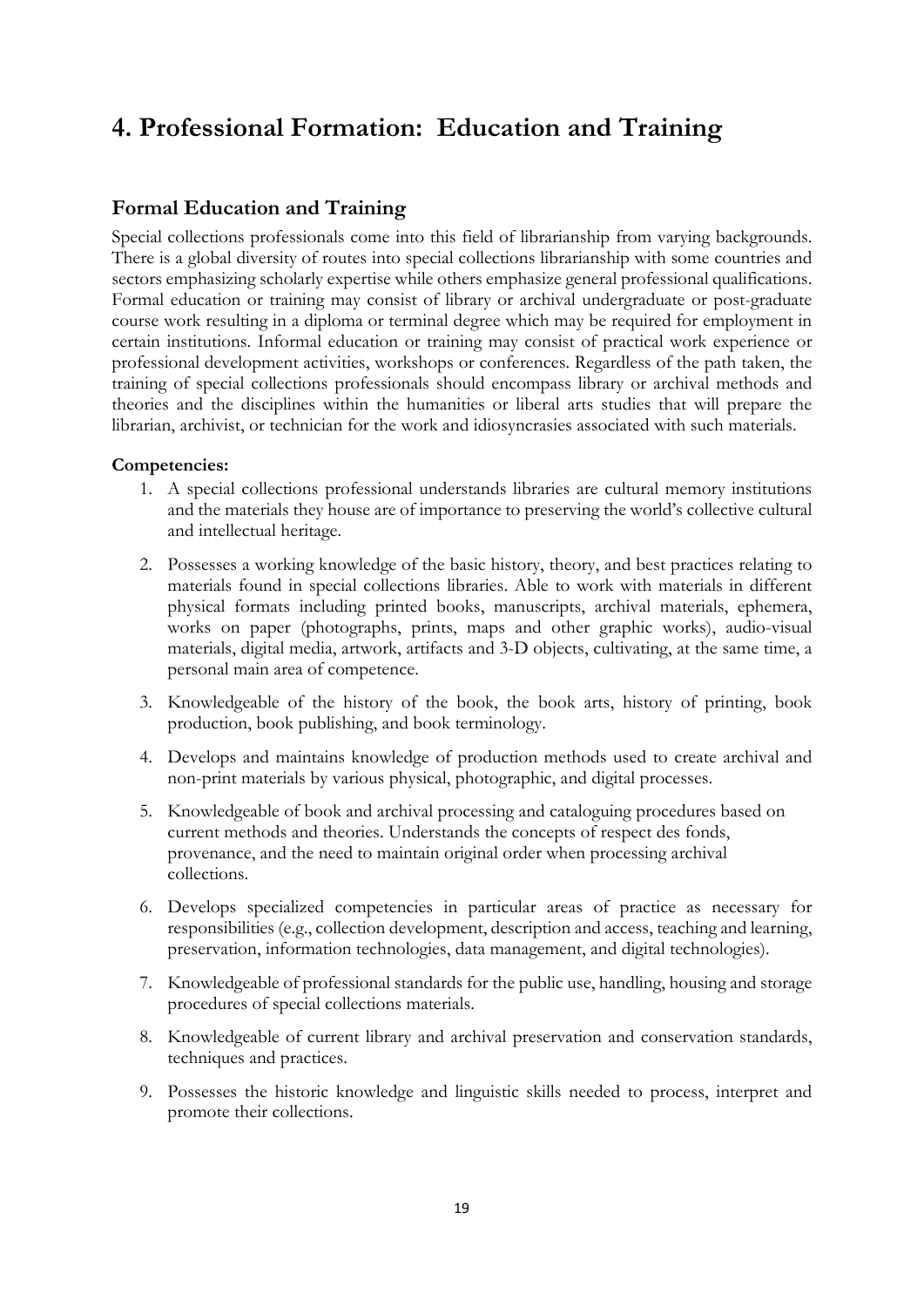10. Develops management skills for strategic planning, supervision of staff, and workflow organization, for recruiting and training staff, and for developing practical and economical business and cost models used to evaluate projects.

# <span id="page-20-0"></span>**Informal Education and Training: Continuing Education and Professional Development**

Special collections professionals must be committed to a career of lifelong learning and engage in continuing education activities. They must seek professional development opportunities inside and outside of their organizations in order to expand their foundations of knowledge and stay current with trends, methods, theories, best practices, and new technologies.

- 1. A special collections professional enrolls in post-graduate college or university level work related classes, attends extension courses and/or workshops to acquire necessary skills.
- 2. Engages with professional organizations. Attends and/or presents papers on work related topics at professional conferences, meeting or seminars.
- 3. Stays current with the professional literature, in print or online. Publishes in professional journals when appropriate.
- 4. Knowledgeable and inquisitive of other institutions' special collections libraries.
- 5. Provides leadership and mentors colleagues within the professional community.
- 6. Supports professional development for all staff.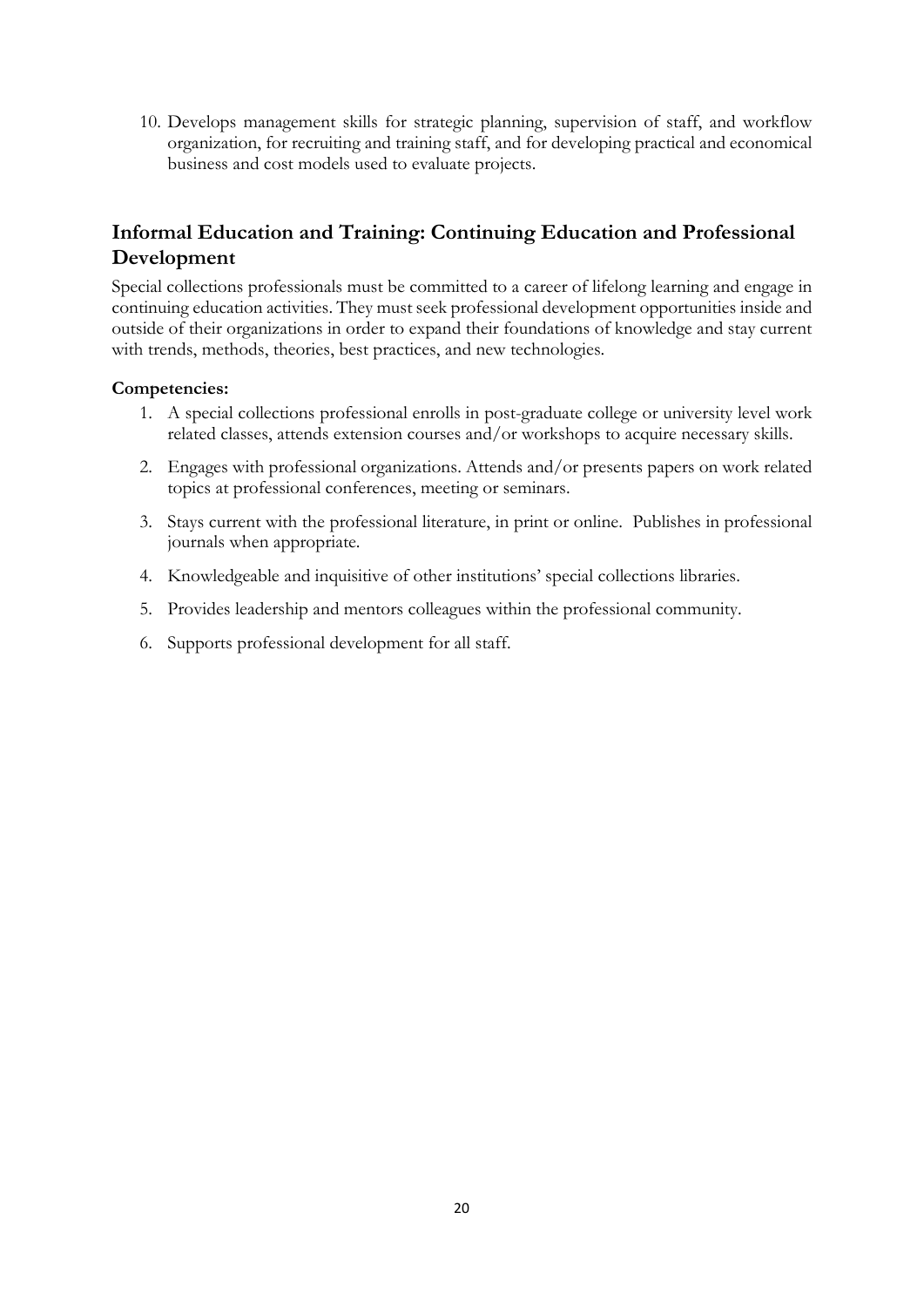# <span id="page-21-0"></span>**5. Professional Ethics**

Special collections professionals work in memory and culture institutions and hold positions of trust. As stewards of cultural heritage materials, these professionals are responsible for the care, preservation, access, security, and administrative duties associated with such materials. These professionals adhere to a set of core values that serve to guide them in their practices and activities.

- 1. A special collections professional adheres to codes of professional conduct that govern special collections work. Understands that special collections work must be done in an ethical way, and that explicit codes of ethics for special collections professionals and archivists exist for reference.[7](#page-21-1) [8](#page-21-2)
- 2. Employs effective and ethical acquisition methodologies based on knowledge of the wide range of acquisition methods (auctions, book fairs, sale catalogues, direct offers by book sellers, private collectors, public institutions) in accordance with institutional, professional and ethical standards and values.
- 3. Understands the provenance of collections being considered for acquisition so illegally acquired materials can be identified and avoided.
- 4. Ensures materials are processed and described in a timely manner. Provides bibliographic information to the public through the institution's information system, digital repositories or other platforms so as to avoid creating hidden collections or materials that cannot be discovered or used.
- 5. Provides access to all materials unless restricted by law, donor agreements or institutional access policies.
- 6. Provides assistance to all inquiries and maintains the confidentiality of researchers and their work.
- 7. Ensures proper custodial care for the materials entrusted to him or her.
- 8. Avoids conflicts of interest and appearances of conflicts of interest.
- 9. Works collaboratively with other collecting institutions.
- 10. Works in a collaborative, consultative way with the communities who created the collections, for example, indigenous peoples or minority communities.
- 11. Understands and adheres to all local, national, and international laws.
- 12. Understands and respects national and international laws relating to intellectual property and copyright relevant to special collections.

<span id="page-21-2"></span><span id="page-21-1"></span><sup>7</sup> Rare Books and Manuscripts Section, Association of College and Research Libraries. *ACRL Code of Ethics for*  Special Collections Librarians (2003). Accessed February 24, 2019. [http://rbms.info/standards/code\\_of\\_ethics.](http://rbms.info/standards/code_of_ethics)<br><sup>8</sup> Society for American Archivists. SAA Core Values Statement and Code of Ethics (2011). Accessed February 24, 2019. [http://archivists.org/statements/saa-core-values-statement-and-code-of-ethics.](http://archivists.org/statements/saa-core-values-statement-and-code-of-ethics)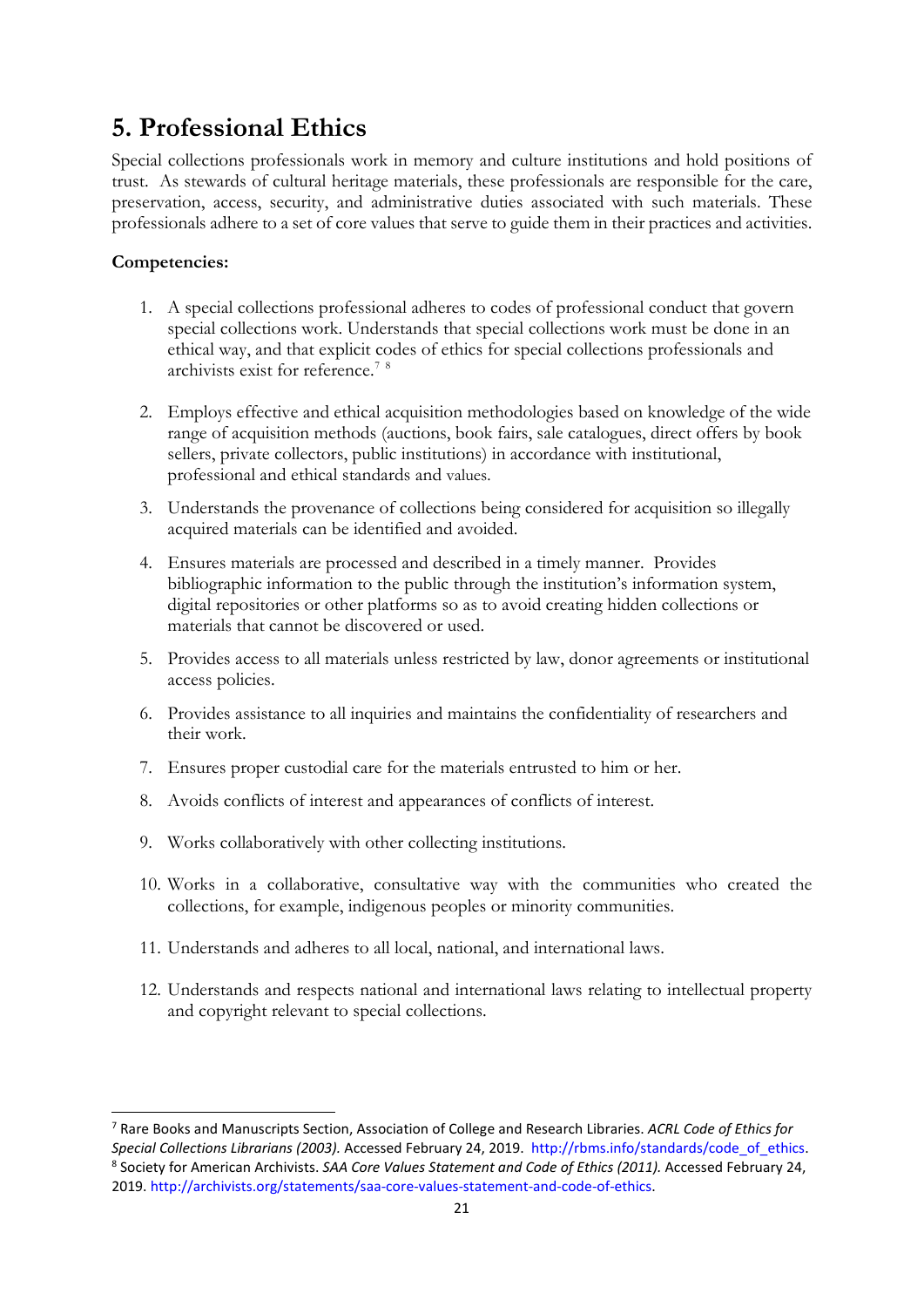# <span id="page-22-0"></span>**Appendix 1**

### Criteria for Determining Special Collections Status

The following criteria for evaluating special collections materials have been adapted from the *ACRL Guidelines on the Selection of General Collection Materials for Transfer to Special Collections* (2008).[9](#page-22-1) The examples listed for each criterion are for informational purposes and should not be considered as the only or definitive exemplars of the different characteristics. It is important to note that as values and circumstances change over time, each institution should periodically review its policies to ensure it has current and effective special collections criteria for its selection process. Also, these criteria are for all formats of books including codices and scrolls. They can also be used when evaluating non-book items for special collections libraries such as archival or historical collections, print and non-works, ephemera, photographs, prints, maps and other graphic works; audio-visual material in all formats; born-digital and digitized media; art objects and three-dimensional (3-D) objects deemed irreplaceable or considered to be unusually rare and invaluable.[10](#page-22-2)

1*. Market value* The market value of an item or a collection is the highest estimated price that a buyer would pay, and a seller would accept for an item in an open and competitive market. Books with high market values are at a greater risk for theft. In order to protect their resources, special collections libraries often impose an upper monetary limit or threshold value of a book for its inclusion into a special collection. Books with high monetary values at or above the threshold level are automatically considered for inclusion into a special collections library. The threshold value should be reviewed periodically and adjusted as needed.

2*. Rarity and Scarcity* ACRL's guidelines define rarity as "not found in large numbers and consequently of interest or value." A "scarce" item is defined as "insufficient for the need or the demand." For example, books printed in limited editions are considered to be rare because they were originally produced in limited quantities. However, books become scarce as a result of human actions or any number of natural or catastrophic factors. Books, maps, manuscripts, ephemera, audio-visual, or 3-D materials that meet these criteria and determined to be rare or scarce are usually selected for a special collection.

Examples of rarity include:

- o Fewer than ten copies discoverable in print or electronic databases (The number of discoverable copies varies between institutions as certain libraries may use 5 copies as the deciding criteria whereas others might use 15 copies as the upper threshold)
- o Books, maps, broadsides or ephmera printed in limited editions or quantities of 100 copies or less
- o Fewer than three copies of an item held in a consortium or a geographic region
- o Unique photographs or audio-visual recordings
- o Expeditions notes or journals

<span id="page-22-1"></span><sup>9</sup> Rare Books and Manuscripts Section, Association of College and Research Libraries. *ACRL Guidelines on the Selection of General Collection Materials for Transfer to Special Collections (2008)*. Accessed February 24, 2019. [http://www.ala.org/acrl/standards/selctransfer.](http://www.ala.org/acrl/standards/selctransfer)

<span id="page-22-2"></span><sup>&</sup>lt;sup>10</sup> Rare Books and Manuscripts Section, Association of College and Research Libraries. ACRL Guidelines: Competencies for Special Collections Professionals. Accessed February 24, 2019. [http://www.ala.org/acrl/standards/comp4specollect.](http://www.ala.org/acrl/standards/comp4specollect)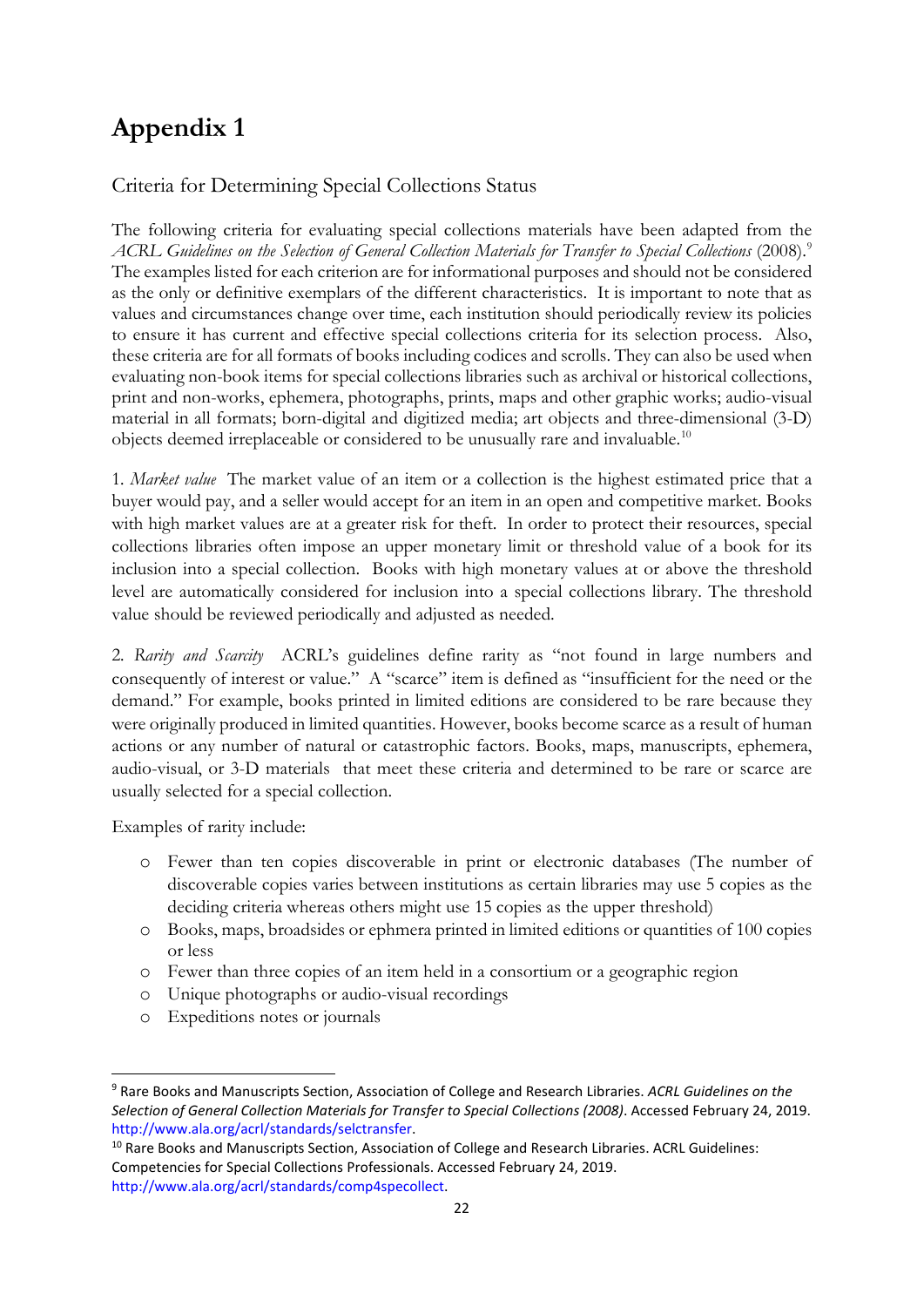Examples of scarcity include:

- o Private or personal archives or papers
- o Books not usually found for sale
- o Privately printed editions such as family histories or memoirs
- o Books and other materials of local interest, local history, or by local authors
- o Posters, signs, or broadsides

3. *Date and Place of Publication* A book's imprint (date and place of publication) is an important criterion for it places a book in time and space. In general, the older a book is, the more value and significance it is given by special collections professionals. For example, codices produced prior to the sixteenth century will always be considered rare given their age and the technology used to create them. For the printed word, books identified as incunabula (early printed works) will always be categorized as rare materials. In Europe, books printed between 1450 and 1500 AD are identified as incunabula as they represent the first generation of a new print technology: movable type and the printing press. However, in East Asia, the earliest examples of incunabula including wood block printing (Korea, 751 AD) and metal (Korea, 1234 AD), clay (China,  $11<sup>th</sup>$  century) and wood (China, 1297 AD) movable type printed text significantly pre-date western incunabula by several centuries. Dates for incunabula will vary as printing traditions developed independently in different geographic locations and at different times resulting in regional incunabula.

A location by itself can be a helpful but minor criterion—Dunhuang, Goa, Leiden, Mexici, Moguntiacum, Venezia, or Westmynstre---as it provides a geographic context. However, a location combined with a date provides the necessary historical background information for a proper evaluation. For example, a book with Mexici as a location and a date between 1536 and 1560 would be considered one of the earliest printed books in the Americas, and most likely attributable to the printer, Juan Pablos. A book with the date 1484 and Westmynstre in its colophon would be recognized as one from Wylliam Caxton's print shop, and example of one of the earliest printed books in England. Finally, a book with Augsburg and 1484 in its colophon may be the work of Anna Rügerin, the first female typographer. Date and location can effectively establish the provenance of each work and aid in their identification and evaluation.

4*. Physical and Intrinsic Characteristics* Certain physical and intrinsic books characteristics that set a book apart from others are often used to determine its rarity. It could be a Ming dynasty chop seal, the signature of a significant historical figure, the stamp, supralibros or bookplate of a famous collector or library, a specific bookseller's ticket on the paste-down, a late 18<sup>th</sup> century tree calf binding, or any characteristic that meets a special collections professional's standards or a collection's profile.

Examples of physical and intrinsic characteristics include (but not limited to):

- o Illuminated manuscripts
- o Calligraphic scrolls or works
- o Works attributed to identified specific scribes (e.g., Lúcás Ó Dalláin, Stanislav of Lesnovo, or Adam Pynkhurst), calligraphers (e.g., Ibn Muqla, Wang Xizhi, Kim Jung-hee, Hon'ami Kōetsu), illuminators (e.g., Anastasia, Zanobi Strozzi) or artists (e.g., Wen Peng, Pol and Hermann Limbourg, Andrew Wyeth)
- o Works from specific printers or printing houses (e.g., Elzevir, Anna Fabri, Charlotte Guillard, Johann Guttenberg, Aldus Manutius, Anna Rügerin of Augsburg)
- o Maps attributed to specific printers, workshops or expeditions
- o Books with decorated end papers (e.g., block printed, marbled, illustrated)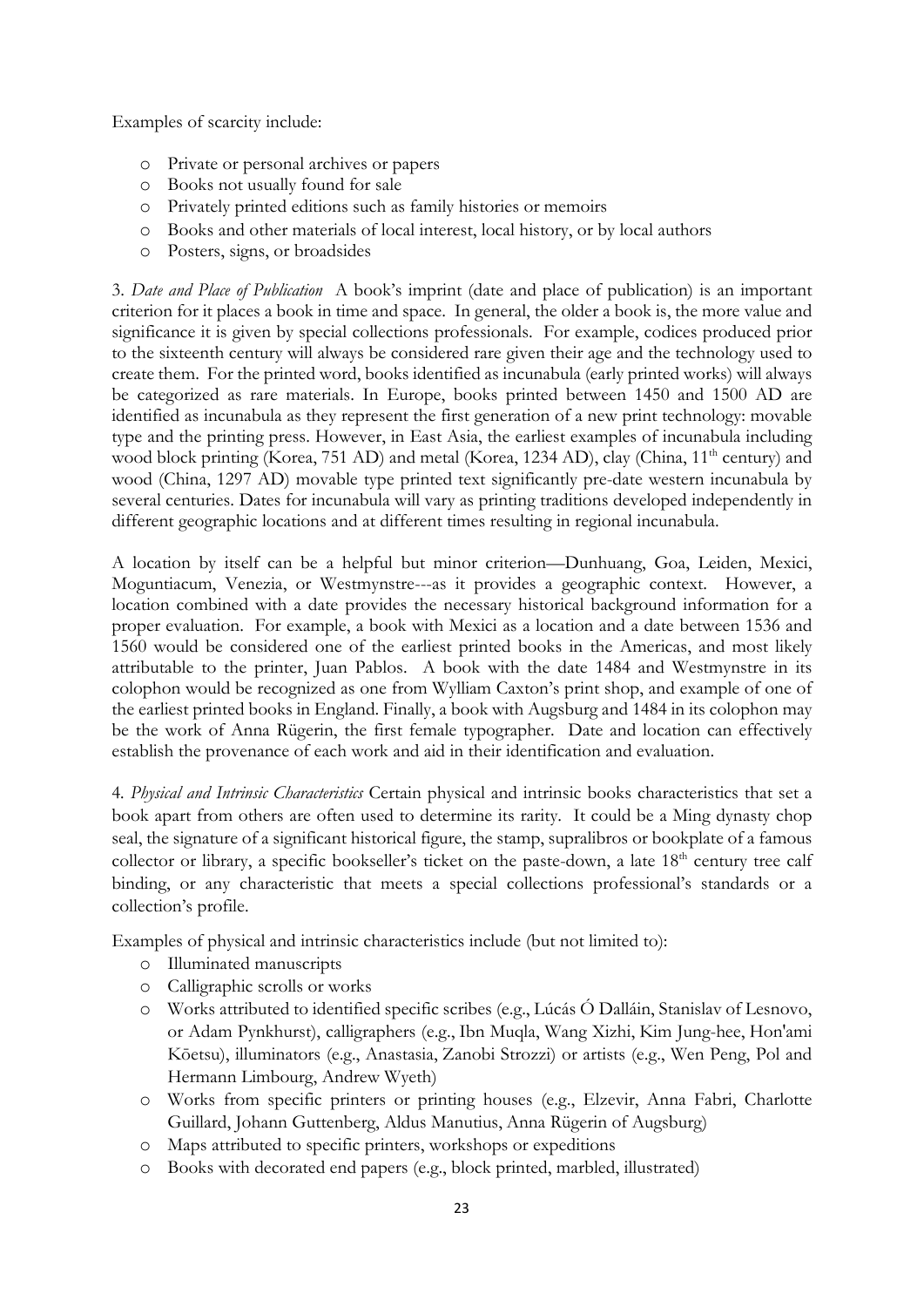- o Books with maps, engraved plates, unbound plates, original art or photographs
- o Books with original paper wrappers or dust jackets
- o Books with unique, vellum or decorative publisher's bindings (e.g., Coptic bindings, palm leaf bindings, wooden board books, cloth embroidered bindings)
- o Unique volumes (e.g., extra-illustrated books or hand-created compilations)
- o Books with moveable parts, pop-ups, or foldouts (e.g., early science or medical books)
- o Books made by hand or of unusual material (e.g., artists books)
- o Books/objects in non-standard sizes or shapes (e.g., scrolls, miniature books, girdle books, elephant folios)
- o Scrapbooks, photograph albums, and manuscript (handwritten or typed) materials
- o Books and other materials with significant provenance or evidence of association (including binders' tickets, bookplates, inscriptions, Chinese chops, and marginalia)
- o Printed works including broadsides, posters, printed ephemera, maps, woodblock prints and original art (print and non-print)
- o Prints attributed to specific artists or engravers
- o Photographs attributed to specific photographers or time periods
- o Musical recordings attributed to specific artists or time periods
- o Films attributed to specific artists or directors or time periods

5. *Condition* While a book's condition is a relative or subjective value it is still a key criterion. This criterion sets both the demand and the monetary basis for the book's evaluation. Intact books in excellent, nearly new or fine condition<sup>[11](#page-24-0)</sup> with original bindings are highly desirable and sought after by libraries, dealers and collectors, and as a result, these buyers will pay premium prices for them. Books that are soiled, water stained, have been repaired, rebound, are missing pages, have loose, missing boards or otherwise in less than a pristine state are usually less desirable, and their market values are usually adversely affected. However, as this is a subjective value, if a book is a damaged Gutenberg Bible, a 14<sup>th</sup> century text on medicinal remedies from the Yuan Dynasty or a Timbuktu manuscript, such a historically significant work will still retain a high market value, though probably not as high as a copy in better condition. Overall, preference is given to works in fine, good, clean or satisfactory condition than to their lesser counterparts in poor, damaged or soiled condition.

6*. Bibliographic and Research (historical, cultural or intellectual) Value* This criterion contains types of works often overlooked: government documents, gray literature and other books valued for their historical, cultural or intellectual significance. While some of these primary sources may have been digitized or are available as reprints, the original editions have substantive significance to researchers.

Examples of works with bibliographic and research (historical, cultural or intellectual) value include:

o Select federal, state, and local government documents (e.g., general holdings such as The India Office Records or the Archives nationales d'outre-mer records or specific titles such as *"Titanic" Disaster: Hearings before the Subcommittee of the Committee on Commerce United States Senate, pursuant to S. Res. 283 directing the Committee on Commerce to investigate the causes leading to* 

<span id="page-24-0"></span><sup>11</sup> For book condition descriptions, see John Carter, revised by Nicholas Barker*. ABC for Book Collectors*. New Castle, Delaware : Oak Knoll Press. 1998.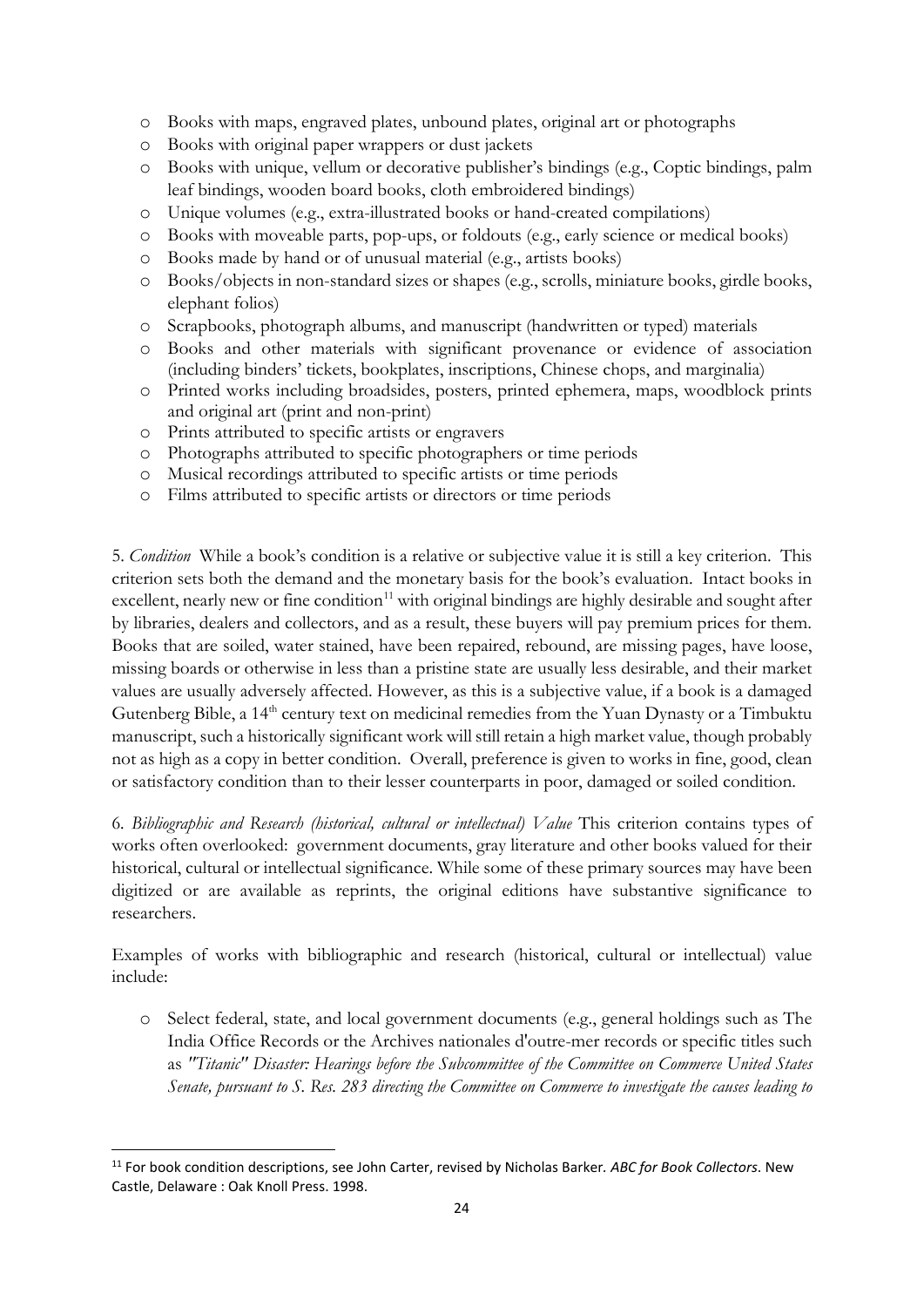*the wreck of the White Star Liner "Titanic*," S.Doc. 726, 62nd Congress, 2nd sess. (1912). Washington, D.C.: Government Printing Office.)

- o Nineteenth-century scientific discoveries and expeditions
- o Government publications containing maps or plates
- o Ethnographic reports
- o Primary source materials produced during major historical events.
- o Censored, repressed, or challenged books
- o Books of a significant importance to a field of study or genre of literature
- o Gray literature or documents produced for use by a private organization (e.g., theses, dissertations or studies conducted by contractors for the World Bank)
- o Auction catalogs, reference works and certain journals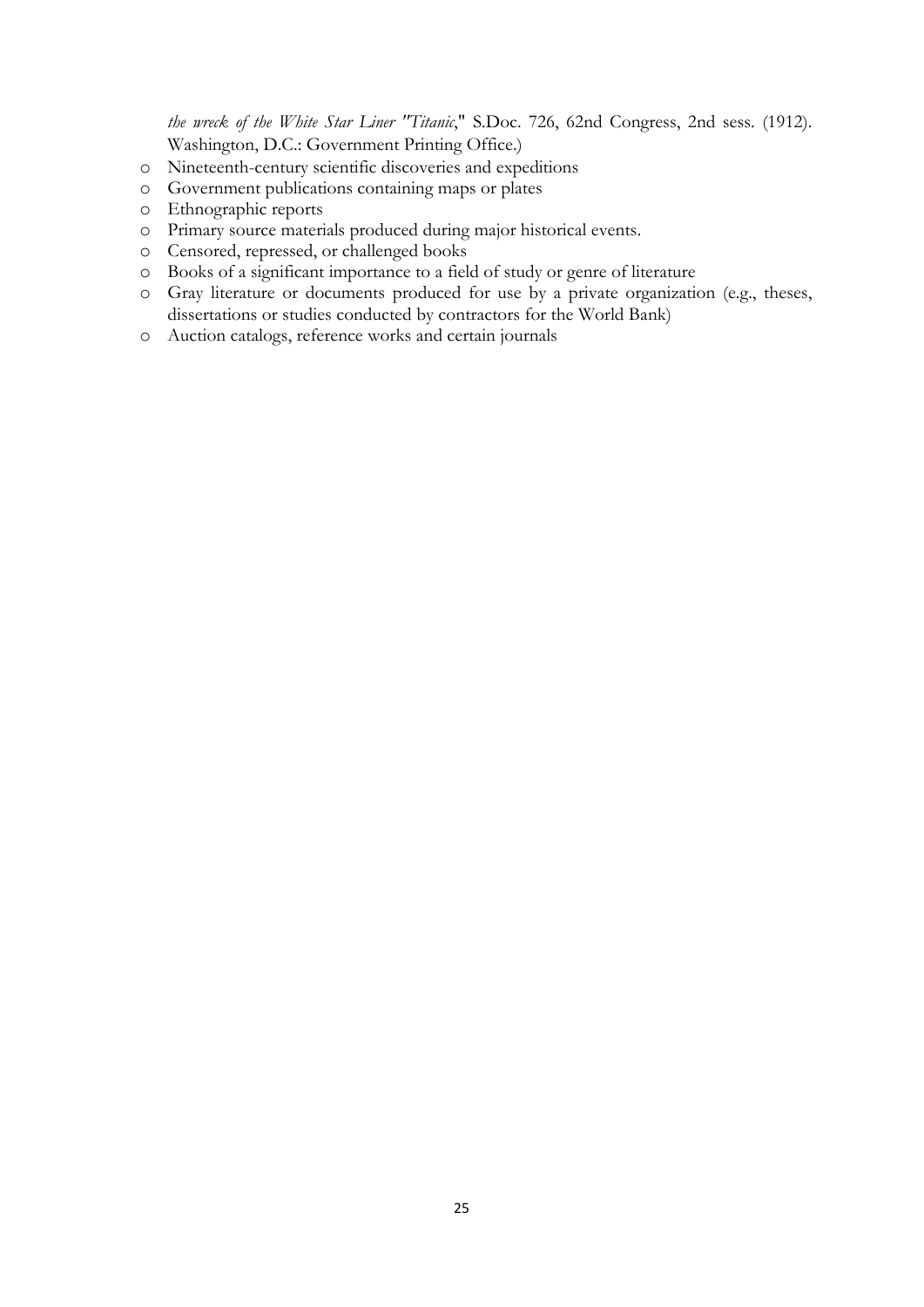# <span id="page-26-0"></span>**Acknowledgments**

The IFLA Rare Books and Special Collections Section (RBSC) gratefully acknowledges the contributions of The Competencies for Rare Book and Special Collections Professionals Working Group who dedicated themselves to developing the guidelines over a four-year period.

The Competencies for Rare Books and Special Collections Professional Working Group members are listed below. All are present members of the IFLA RBSC Standing Committee except former members who denoted by (\*\*) and non-members who are noted by an (\*).

- Claudia Bubenik (Germany)
- Fabiano Cataldo de Azevedo (Brazil) \*\*
- Maria Castrillo (United Kingdom)
- Danielle Culpepper ((United States)
- Isabel Garcia-Monge (Spain)
- Alexander Haraldsvik-Lyngsnes (Norway)
- Claudia Fabian (Germany) \*\*
- Beth Kilmarx, Chair (United States)
- Rémi Mathis (France)
- Raphaële Mouren (France)\*\*
- Makeswary Periasamy (Singapore)
- Megan Phillips (United States)
- Dzhamilya Ramazanova (Russia)
- Irma Schuler (Italy)\*
- Huisim Tan (Singapore)\*\*
- Helen Vincent (United Kingdom)

Members of the Rare Books and Special Collections Section (RBSC):

- Frédéric Blin (France)
- Adelaida Caro Martin (Spain)
- Maria Aurora Diez Baños (Spain)
- Mark Dimunation (United States)\*\*
- Maria Ermakova (Russian Federation)
- Stanislav Ermolenko (Russian Federation)
- Daryl Green (United Kingdom)
- Naïma Keddane (Morocco)
- Krister Östlund (Sweden)\*\*
- Mohamed Ahmed Soliman (Egypt)\*\*
- Hege Stensrud Høsøien (Norway)\*\*
- Anthony Tedeschi (New Zealand)
- Marijana Tomic (Croatia)

The IFLA Rare Books and Special Collections Section (RBSC) acknowledges the IFLA Sections and Special Interest Groups who helped to refine and improve several draft versions.

IFLA Sections: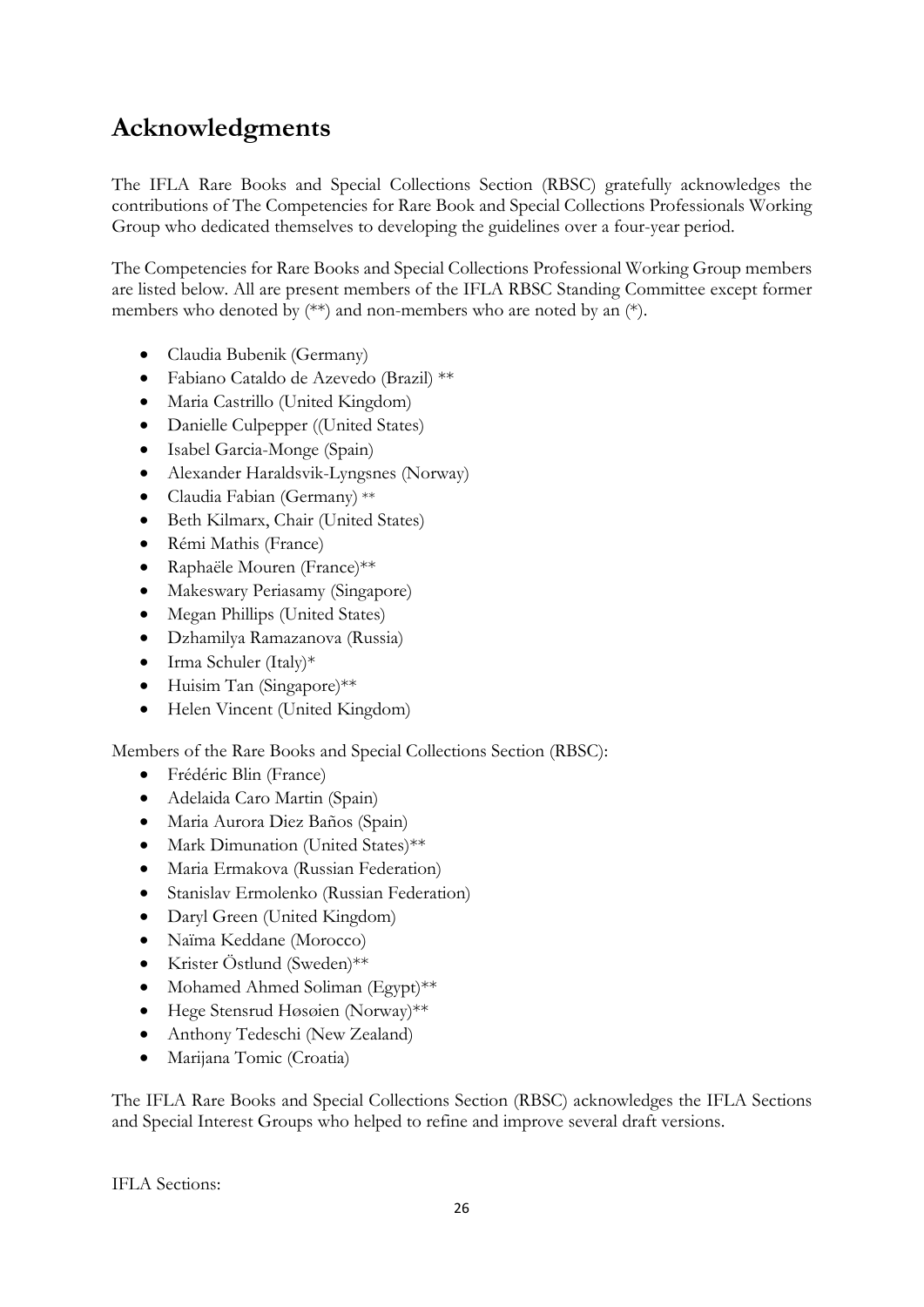- Academic and Research Libraries
- Acquisition and Collection Development
- Art Libraries
- Continuing Professional Development and Workplace Learning Section
- Local History and Genealogy
- National Libraries
- Preservation and Conservation

And these IFLA Special Interest Groups:

- New Professionals
- Digital Humanities Digital Scholarship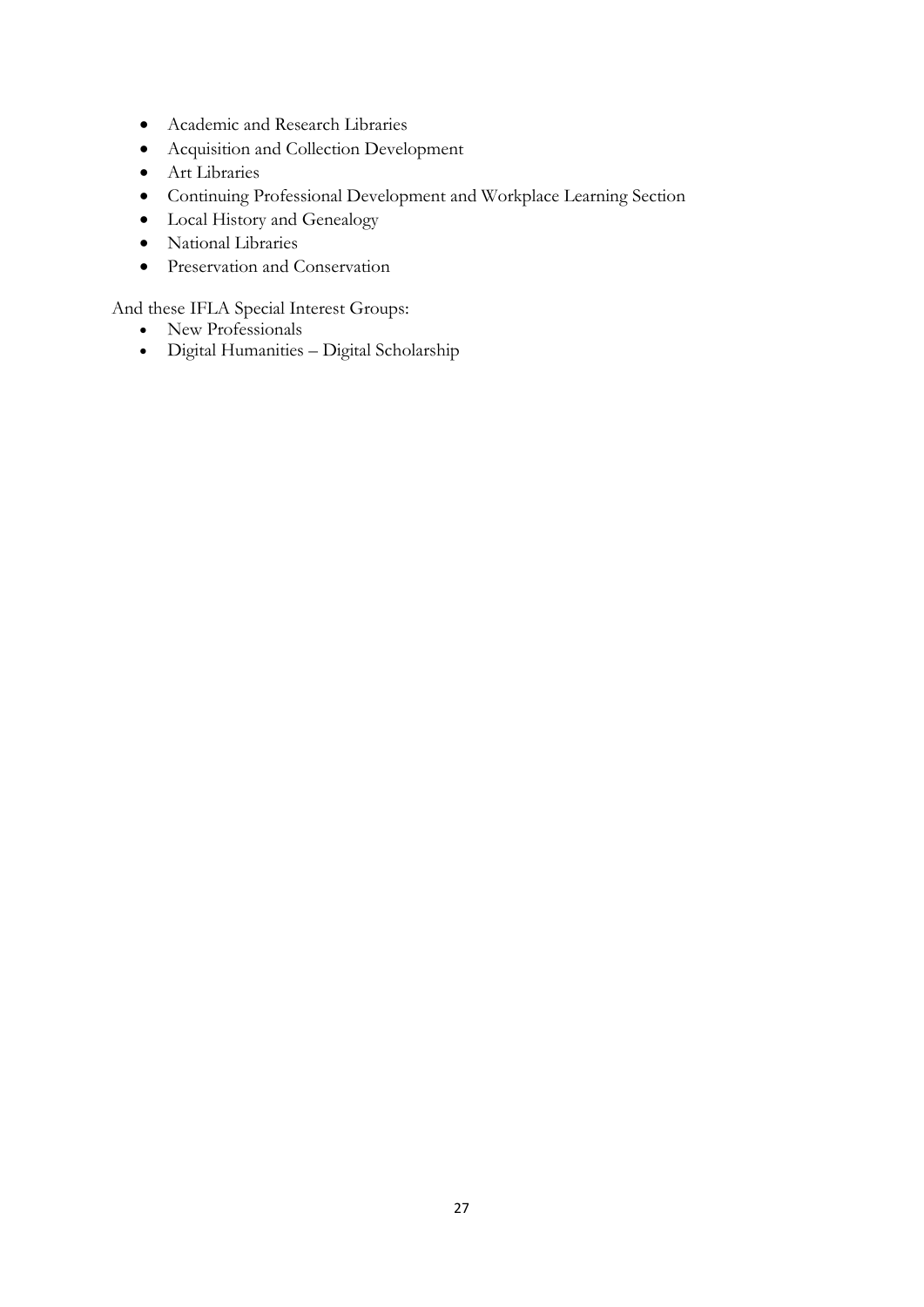# <span id="page-28-0"></span>**Bibliography**

Academy of Certified Archivists. "Role Delineation Statement for Professional Archivists." In *Handbook for Archival Certification*, 17-24. Albany, New York: Academy of Certified Archivists, 2012. Accessed April 25, 2016. [https://www.certifiedarchivists.org/wp](https://www.certifiedarchivists.org/wp-content/uploads/2013/07/RevFeb2017_ACAHandbook.pdf)[content/uploads/2013/07/RevFeb2017\\_ACAHandbook.pdf.](https://www.certifiedarchivists.org/wp-content/uploads/2013/07/RevFeb2017_ACAHandbook.pdf)

Association of College and Research Libraries. *Connect, Collaborate, and Communicate: A report from the value of Academic Libraries Summits*. Prepared by Karen Brown and Kara J. Malenfant. Chicago: Association of College and Research Libraries, 2012. Accessed April 25, 2016. [http://www.ala.org/acrl/sites/ala.org.acrl/files/content/issues/value/val\\_summit.pdf.](http://www.ala.org/acrl/sites/ala.org.acrl/files/content/issues/value/val_summit.pdf)

-- -- -- "ACRL Guidelines for Instruction Programs in Academic Libraries (2011). Accessed April 25, 2016. [http://www.ala.org/acrl/standards/guidelinesinstruction.](http://www.ala.org/acrl/standards/guidelinesinstruction)

Association of College and Research Libraries and Society of American Archivists. "ACRL/SAA Joint Statement on Access to Research Materials in Archives and Special Collections Libraries (2009)." Accessed April 25, 2016. [http://www.ala.org/acrl/standards/jointstatement.](http://www.ala.org/acrl/standards/jointstatement)

Association of Southeastern Research Libraries. "Shaping the Future: ASERL's Competencies for Research Librarians." Accessed April 25, 2016. [http://www.aserl.org/programs/competencies.](http://www.aserl.org/programs/competencies/)

Bishop, Bradley Wade, Adrienne W. Cadle and Tony H. Grubesic. "Job analyses of emerging information professions: a survey validation of core competencies to inform curricula." *Library Quarterly* 85.1 (January 2015): 61-84.

Carter, John, revised by Nicholas Barker. *ABC for Book Collectors*. New Castle, Delaware : Oak Knoll Press. 1998.

Delbey, Thomas, Jakob Povl Holck, Bjarke Jørgensen, Alexandra Alvis, Vanessa Haight Smith, Gwénaëlle M. Kavich, Kimberly A. Harmon, Bertil Fabricius Dorch, Kaare Lund Rasmussen. "Poisonous books - Analyses of four sixteenth and seventeenth century book bindings covered with arsenic rich green paint." *Heritage Science* 2019 7:91. Springer Nature. Accessed November 30, 2019.

[https://heritagesciencejournal.springeropen.com/articles?query=Delbey&volume=&searchType](https://heritagesciencejournal.springeropen.com/articles?query=Delbey&volume=&searchType=&tab=keyword) [=&tab=keyword](https://heritagesciencejournal.springeropen.com/articles?query=Delbey&volume=&searchType=&tab=keyword)

Didier, Travier. "Réserve précieuse et collections semi-précieuses en bibliothèque universitaire." *MÉMOIRE D'ÉTUDE Ecole Nationale Supérieure des Sciences de l'Information et des Bibliothèques* sous la direction de Monsieur Jean-Marc Proust, 2000.

Dooley, Jackie M. "The OCLC Research Survey of Special Collections and Archives." *Liber Quarterly* 21 (2011): 125-137. Accessed April 25, 2016. [https://www.liberquarterly.eu/articles/10.18352/lq.8011.](https://www.liberquarterly.eu/articles/10.18352/lq.8011/)

Dooley, Jackie M. and Katherine Luce. *Taking our Pulse: The OCLC Research Survey of Special Collections and Archives.* Dublin, Ohio: OCLC, 2010. Accessed April 25, 2016.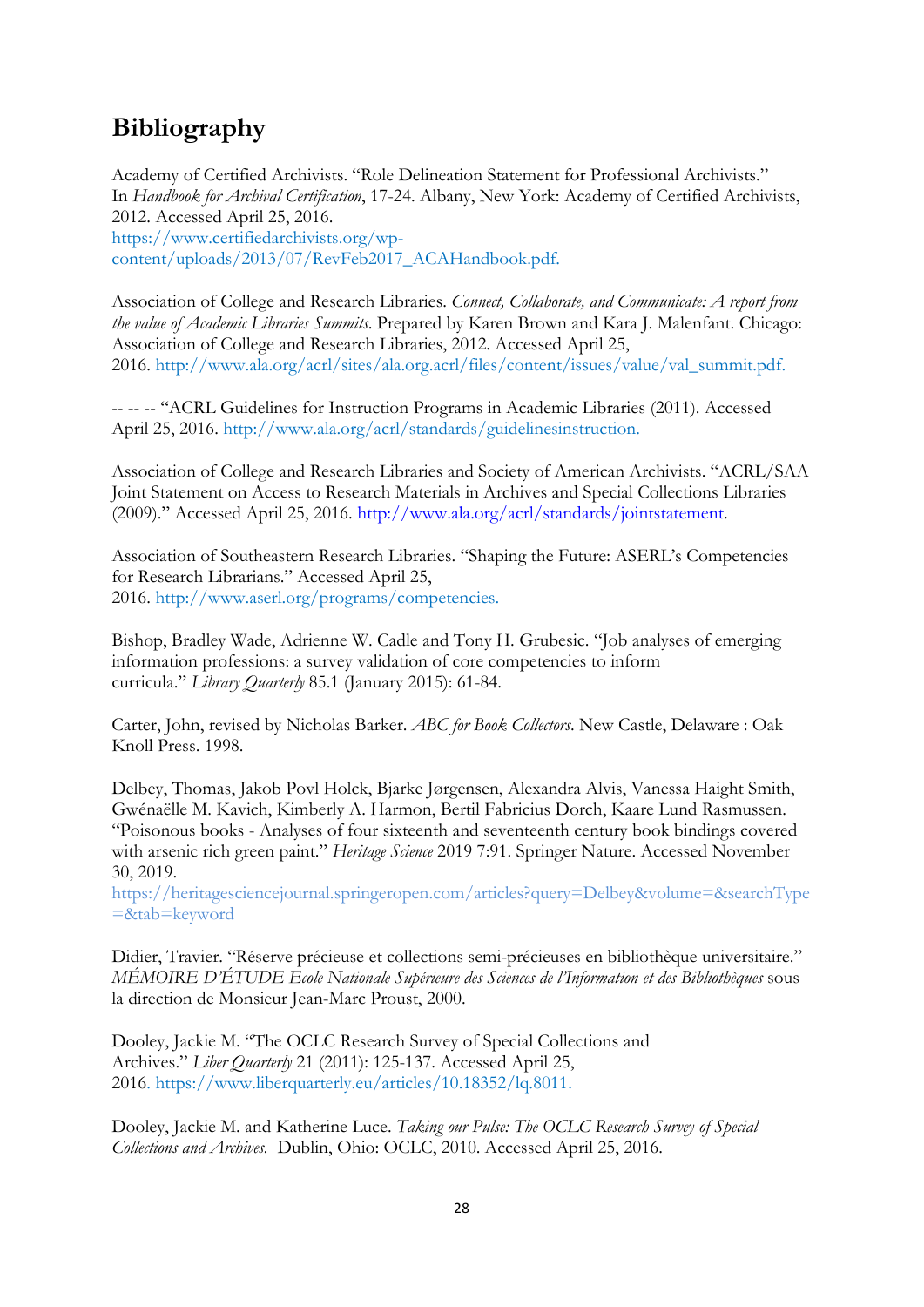[http://www.oclc.org/content/dam/research/publications/library/2010/2010-](http://www.oclc.org/content/dam/research/publications/library/2010/2010-11.pdf?urlm=162945) [11.pdf?urlm=162945.](http://www.oclc.org/content/dam/research/publications/library/2010/2010-11.pdf?urlm=162945)

Hansen, Kelli. "Education, Training, and Recruitment of Special Collections Librarians: an Analysis of Job Advertisements." *RBM: A Journal of Rare Books, Manuscripts, and Cultural Heritage* 12.2 (Fall 2011): 110-131.

Hope College, Van Wylen Library. "Defining a Rare Book." Accessed April 15, 2019. [https://hope.edu/library/special-collections/rare-books/define-rare.html.](https://hope.edu/library/special-collections/rare-books/define-rare.html)

Jones, Barbara M. "Hidden Collections, Scholarly Barriers: Creating Access to Unprocessed Special Collections Materials in America's Research Libraries," *RBM: A Journal of Rare Books, Manuscripts and Cultural Heritage* 5, no. 2 (2004): 88–105.

Levine-Clark, Michael and Toni M. Carter, editors. "ALA Glossary of Library and Information Science." Fourth edition. (2013). Accessed April 16, 2019. [https://www.alastore.ala.org/content/ala-glossary-library-and-information-science-fourth](https://www.alastore.ala.org/content/ala-glossary-library-and-information-science-fourth-edition)[edition](https://www.alastore.ala.org/content/ala-glossary-library-and-information-science-fourth-edition)

Liepaitė, Inga. "Sąvokų Reta Knyga, Vertinga Knyga ir Sena Knyga Samprata Bei Vartosena Sovietinės Lietuvos Knygos Kultūroje." *Knygotyra* 56 (2011):56-84.

McKitterick, David. *The Invention of Rare Books: Private Interest and Public Memory, 1600-1840.*  Cambridge, United Kingdom: Cambridge University Press. 2018.

Mouren, Raphaële, ed. *Ambassadors of the Book: Competencies and Training for Heritage Librarians*. Berlin: De Gruyter Saur. 2012.

National Information Standards Organization. "ANSI/NISO Z39.79-2001 - Environmental Conditions for Exhibiting Library and Archival Materials." Accessed February 24, 2019. [http://www.ala.org/acrl/standards/specialcollections.](http://www.ala.org/acrl/standards/specialcollections)

National Library of Scotland. "Rare Books for Beginners." Accessed April 16, 2019. <https://www.nls.uk/collections/rare-books/beginners> .

Norman, Jeremy. "The Six Criteria of Rarity in Antiquarian Books." Accessed 16, 2019. [http://www.historyofscience.com/traditions/rare-book.php.](http://www.historyofscience.com/traditions/rare-book.php)

Northeast Document Conservation Center. "Preservation Leaflet 2.4: Protection from Light Damage." Accessed February 24, 2019. [https://www.nedcc.org/free-resources/preservation](https://www.nedcc.org/free-resources/preservation-leaflets/2.-the-environment/2.4-protection-from-light-damage)[leaflets/2.-the-environment/2.4-protection-from-light-damage](https://www.nedcc.org/free-resources/preservation-leaflets/2.-the-environment/2.4-protection-from-light-damage)

-- -- -- "Preservation Leaflet 2.5: Protecting Book and Paper Collections During Exhibition." Accessed February 24, 2019. [https://www.nedcc.org/free-resources/preservation-leaflets/2.](https://www.nedcc.org/free-resources/preservation-leaflets/2.-the-environment/2.5-protecting-paper-and-book-collections-during-exhibition) [the-environment/2.5-protecting-paper-and-book-collections-during-exhibition](https://www.nedcc.org/free-resources/preservation-leaflets/2.-the-environment/2.5-protecting-paper-and-book-collections-during-exhibition)

Rare Books and Manuscripts Section, Association of College and Research Libraries. "ACRL Code of Ethics for Special Collections Librarians (2003)." Accessed February 24, 2019. [http://rbms.info/standards/code\\_of\\_ethics.](http://rbms.info/standards/code_of_ethics)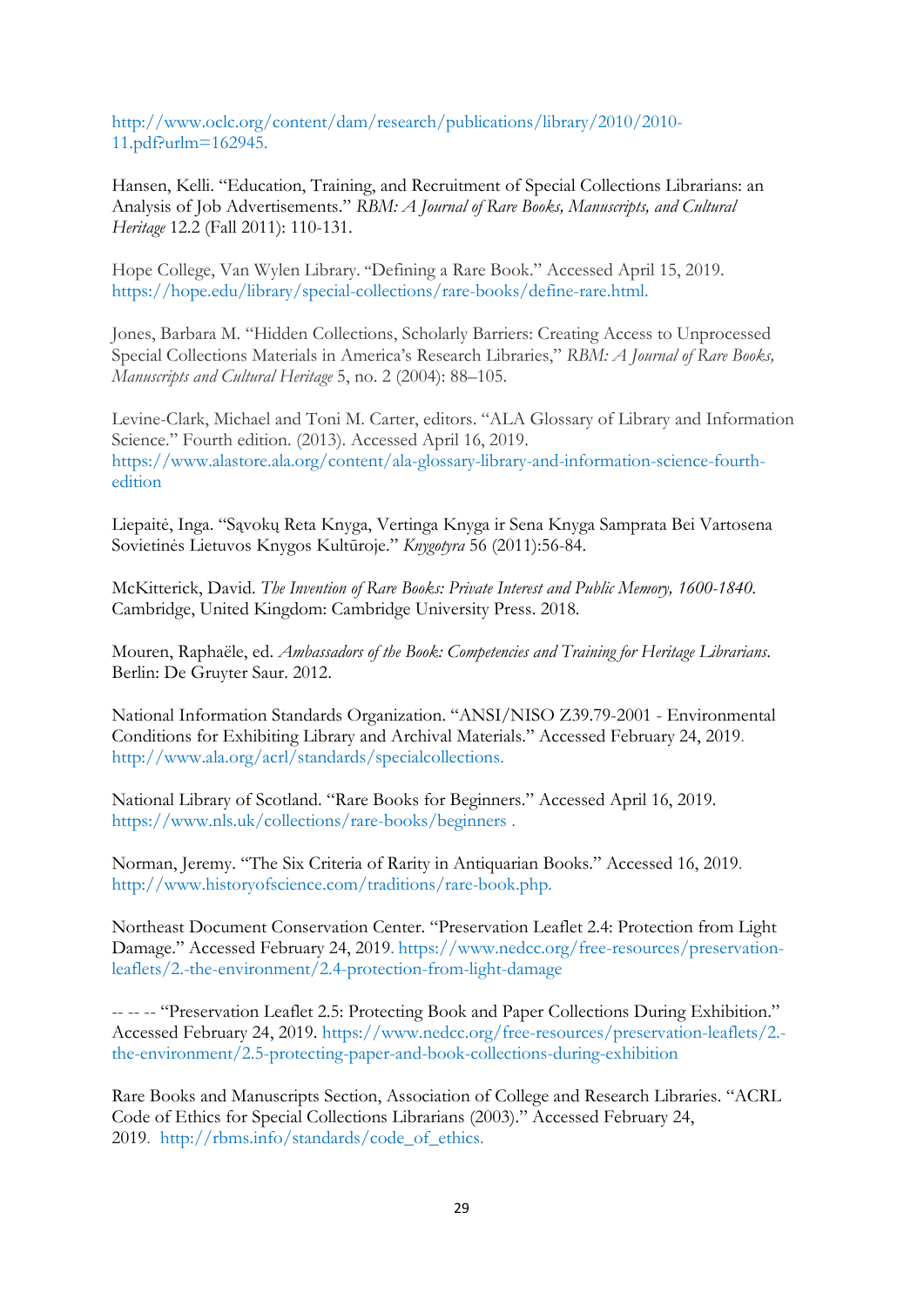-- -- -- "ACRL Guidelines: Competencies for Special Collections Professionals." Accessed February 24, 2019. [http://www.ala.org/acrl/standards/comp4specollect.](http://www.ala.org/acrl/standards/comp4specollect)

-- -- -- "ACRL Guidelines on the Selection of General Collection Materials for Transfer to Special Collections (2008)." Accessed February 24, 2019. [http://www.ala.org/acrl/standards/selctransfer.](http://www.ala.org/acrl/standards/selctransfer)

-- -- -- "Guidelines for Primary Source Literacy", approved by the ACRL Board of Directors, February 12, 2018. Accessed February 24, 2019. [http://rbms.info/standards](http://rbms.info/standards/)

-- -- -- "ACRL/RBMS Guidelines for Interlibrary and Exhibition Loan of Special Collections Materials (2012)." Accessed February 24, 2019. [http://www.ala.org/acrl/standards/specialcollections.](http://www.ala.org/acrl/standards/specialcollections)

-- -- -- "ACRL/RBMS Guidelines Regarding Security and Theft in Special Collections (2009)." Accessed February 24, 2019. [http://www.ala.org/acrl/standards/security\\_theft.](http://www.ala.org/acrl/standards/security_theft)

--------"ACRL/RBMS Standardized Statistical Measures and Metrics for Public Services in Archival Repositories and Special Collections Libraries." Accessed August 8, 2020. <http://www.ala.org/acrl/sites/ala.org.acrl/files/content/standards/statmeasures2018.pdf>

Reference and User Services Association, American Libraries Association. "Guidelines for Behavioral Performance of Reference and Information Service Providers (2013)." Accessed February 24, 2019. [http://www.ala.org/rusa/resources/guidelines/guidelinesbehavioral.](http://www.ala.org/rusa/resources/guidelines/guidelinesbehavioral)

-- -- -- "Interlibrary Loan Code for the United States." Accessed March 9, 2018. [http://www.ala.org/acrl/standards/specialcollections.](http://www.ala.org/acrl/standards/specialcollections)

-- -- -- "Professional Competencies for Reference and User Services Librarians (2003)." Accessed February 24, 2019. [http://www.ala.org/rusa/resources/guidelines/professional.](http://www.ala.org/rusa/resources/guidelines/professional)

Schreyer, Alice D. "What's So Special about Special Collections Librarians?" *RBM: A Journal of Rare Books, Manuscripts, and Cultural Heritage* 7 (2006): 49-54.

-- -- -- "Education and Training for Careers in Special Collections. A White Paper Prepared for The Association of Research Libraries Special Collections Task Force (November 2004)." Accessed April 25, 2016. [http://www.arl.org/storage/documents/publications/special-coll](http://www.arl.org/storage/documents/publications/special-coll-career-training-nov04.pdf)[career-training-nov04.pdf.](http://www.arl.org/storage/documents/publications/special-coll-career-training-nov04.pdf)

Society of American Archivists. "Guidelines for a Graduate Program in Archival Studies." Accessed March 7, 2018. [https://www2.archivists.org/groups/education-committee/guidelines](https://www2.archivists.org/groups/education-committee/guidelines-for-a-graduate-program-in-archival-studies)[for-a-graduate-program-in-archival-studies.](https://www2.archivists.org/groups/education-committee/guidelines-for-a-graduate-program-in-archival-studies)

-- -- -- "SAA Core Values Statement and Code of Ethics." Accessed February 24, 2019. [http://archivists.org/statements/saa-core-values-statement-and-code-of-ethics.](http://archivists.org/statements/saa-core-values-statement-and-code-of-ethics)

Sommer, T. D. "Promoting Public Outreach and Awareness for UNLV Special Collections." May 2012. Presentation at Conference of Inter-Mountain Archivists (CIMA) & Society of Southwest Archivists (SSA) Conference, Mesa, AZ.